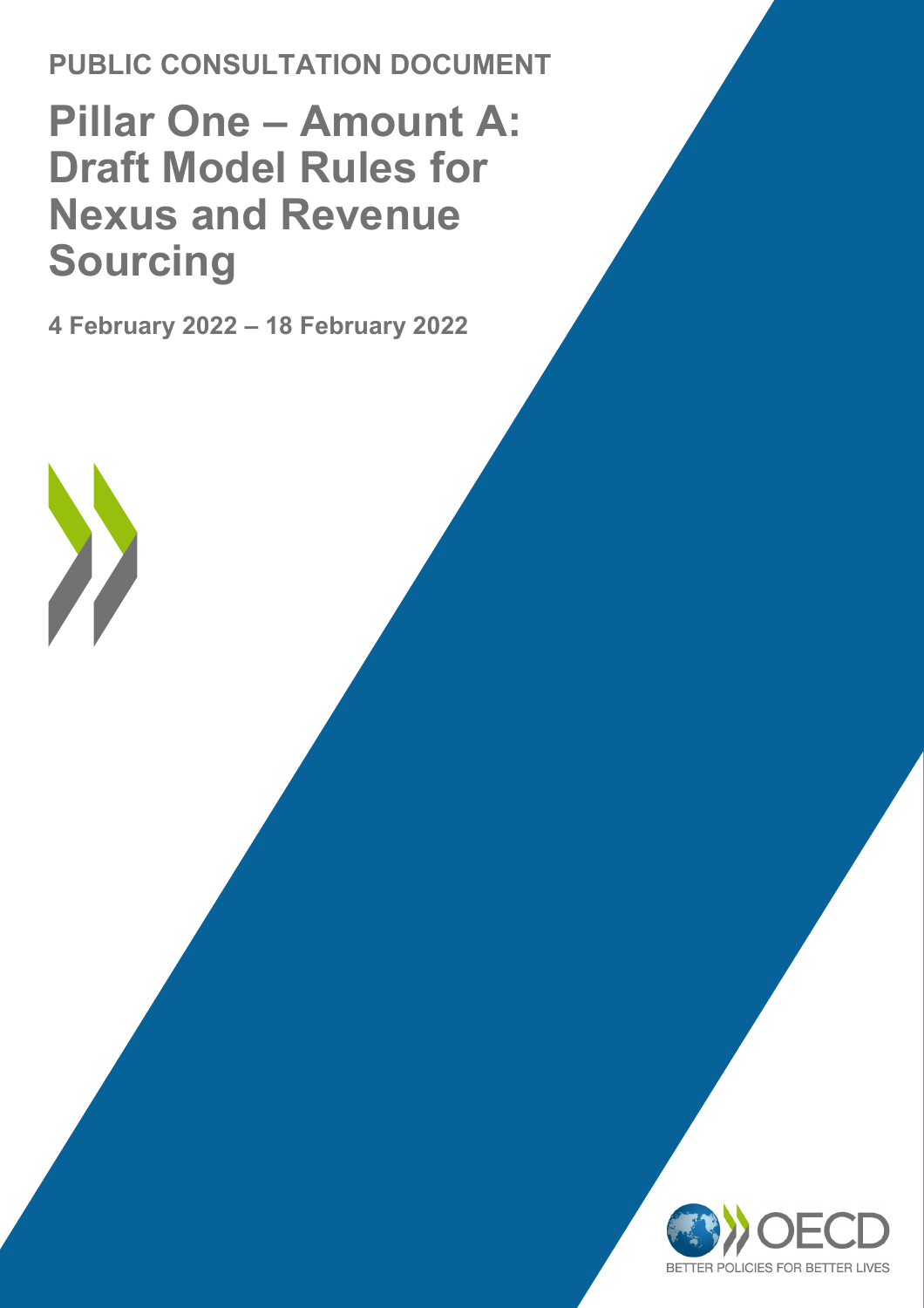# **Table of Contents**

| Background                                   | 2  |
|----------------------------------------------|----|
| <b>General Articles</b>                      | 5  |
| Article [X]: Nexus test                      | 5  |
| Article [X]: Source rules                    | 5  |
| Schedule A - Detailed Revenue Sourcing Rules | 9  |
| Part 1 – Categorising transactions           | 9  |
| Part 2 – Reliable Method                     | 10 |
| Part 3 – Finished Goods                      | 12 |
| Part 4 - Components                          | 15 |
| Part 5 - Services                            | 15 |
| Part 6 – Intangible Property                 | 23 |
| Part 7 - Real Property                       | 25 |
| Part 8 – Government Grants                   | 25 |
| Part 9 – Non-customer Revenues               | 25 |
| Part 10 – Definitions                        | 26 |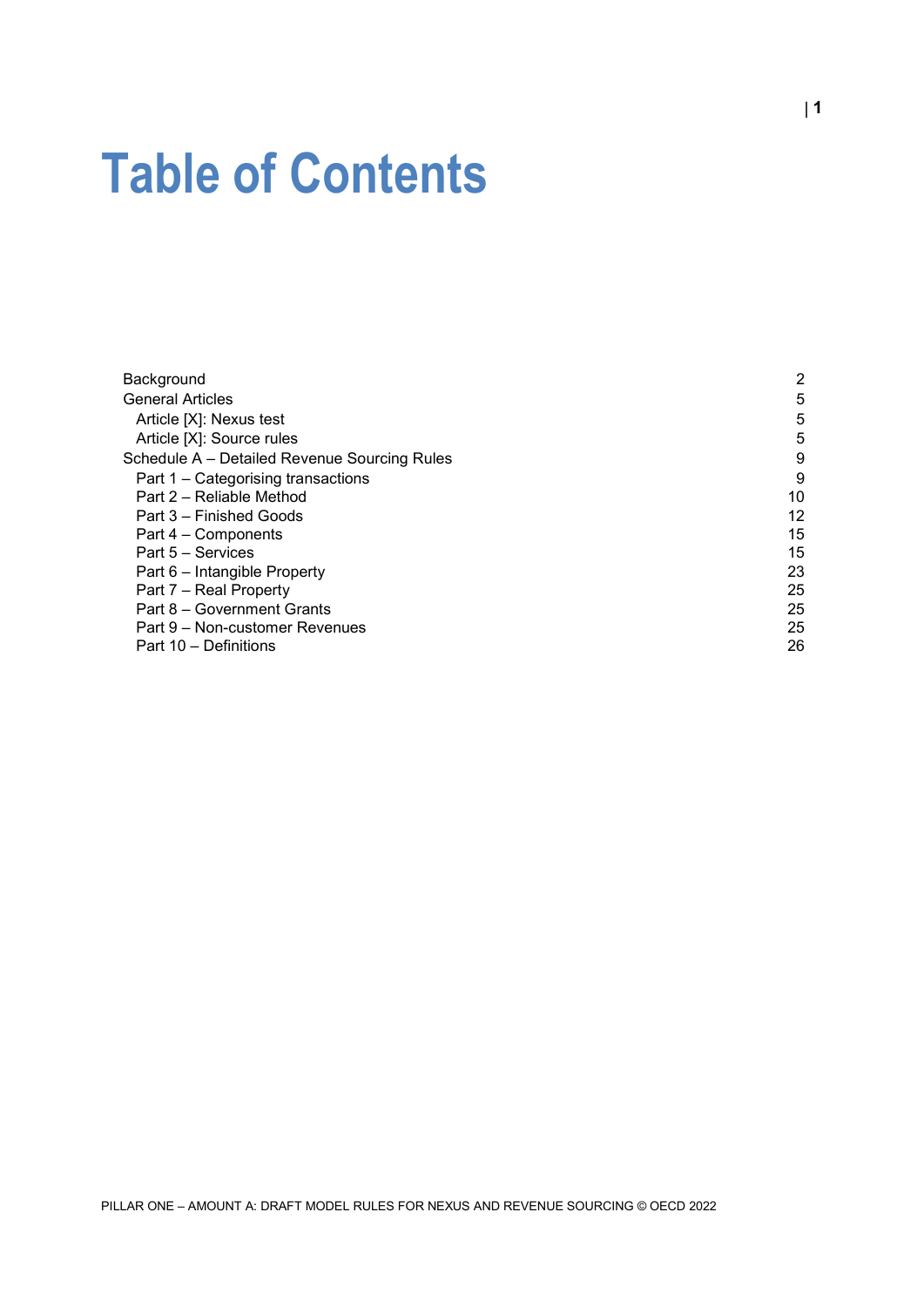## <span id="page-2-0"></span>**Background**

#### *Introduction*

Following years of intensive negotiations to update and fundamentally reform international tax rules, 137 members of the OECD/G20 Inclusive Framework on BEPS (Inclusive Framework) joined the *[Statement on the Two-Pillar Solution to Address the Tax Challenges Arising from the Digitalisation of](https://www.oecd.org/tax/beps/statement-on-a-two-pillar-solution-to-address-the-tax-challenges-arising-from-the-digitalisation-of-the-economy-october-2021.htm)  [the Economy](https://www.oecd.org/tax/beps/statement-on-a-two-pillar-solution-to-address-the-tax-challenges-arising-from-the-digitalisation-of-the-economy-october-2021.htm)* (the Statement) released in October 2021. The Statement sets out the political agreement on the key components of Pillar One and Pillar Two.

Amount A of Pillar One has been developed as part of the solution for addressing the tax challenges arising from the digitalisation of the economy. It introduces a new taxing right over a portion of the profit of large and highly profitable enterprises (hereafter, "Covered Groups") for jurisdictions in which goods or services are supplied or consumers are located (hereafter, "market jurisdictions").

The Inclusive Framework has mandated the Task Force on the Digital Economy (TFDE) – a subsidiary body – to advance the work needed to implement Amount A. In particular, the TFDE has been charged with developing the Multilateral Convention (MLC) and its Explanatory Statement as well as the Model Rules for Domestic Legislation (Model Rules) and related Commentary through which Amount A will be implemented.

#### *Model Rules*

The Model Rules, once finalised, will reflect the substantive agreement of the members of the Inclusive Framework on the functioning of Amount A and will serve as the basis for the substantive provisions that will be included in the MLC. The Model Rules are also being developed to provide a template that jurisdictions could use as the basis to give effect to the new taxing rights over Amount A in their domestic legislation. They will be supported by a commentary. Jurisdictions will be free to adapt these Model Rules to reflect their own constitutional law, legal systems, and domestic considerations and practices for structure and wording of legislation as required, whilst ensuring implementation is consistent in substance with the agreed technical provisions governing the application of the new taxing rights.

The Model Rules will cover all aspects of Amount A that would be translated into domestic law. They will consist of different titles. This document contains the sections on nexus and revenue sourcing (which are currently Title 4).

#### *Model Rules on Nexus and Revenue Sourcing*

This document contains the draft Model Rules for nexus and revenue sourcing, which would be contained in Title 4 of the Model Rules described above, and translated into the MLC and its Explanatory Statement.

The Inclusive Framework has agreed the new special purpose nexus rule for Amount A. The Model Rules for nexus translate that agreement. The thresholds for the Amount A nexus have been designed to limit the compliance costs for taxpayers and tax administrations. The thresholds ensure that the nexus test is only satisfied when the amount of revenue of a Covered Group derives from a jurisdiction is material.

The new special purpose nexus rule applies solely to determine whether a jurisdiction qualifies for profit re-allocation under Amount A and will not alter the nexus for any other tax or non-tax purpose. In other words, the nexus rule has been designed as a stand-alone provision to limit any unintended spill-over effects on other existing tax or non-tax rules.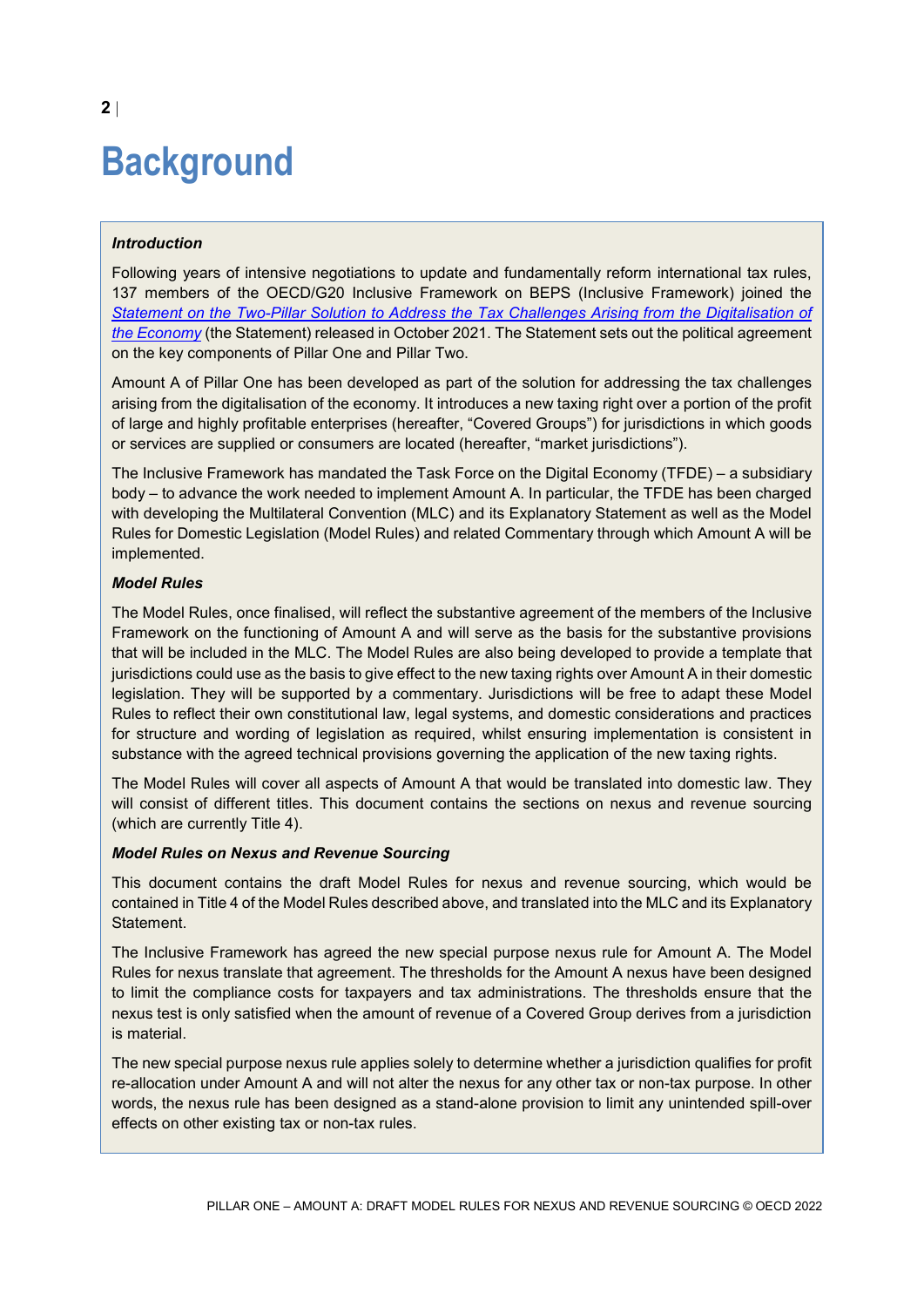To determine whether a Covered Group satisfies the nexus test for Amount A in a jurisdiction, it will have to apply the revenue sourcing rules. These rules identify the jurisdiction in which revenue arises for the purposes of Amount A. It does this by identifying the market jurisdiction for a given type of revenue: finished goods, components, services, intangible property, real property, government grants, and non-customer revenues.

The revenue sourcing rules have been designed to balance the need for accuracy with the need to limit compliance costs. The revenue sourcing rules provide a methodology for a Covered Group to use available information to reliably identify the market jurisdiction based on a range of possible indicators, or, in cases where a back-stop is needed, based on an allocation key that is expected to provide a reasonable approximation of the market jurisdiction. The use of these allocation keys recognises that in certain circumstances, the commercial reality is such that (particularly for third party distribution arrangements, components, certain services and intangible property) it will be challenging and sometimes impossible for a Covered Group to source revenue to the defined market jurisdiction, based on transactional data, despite reasonable efforts. These allocation keys are used to provide rules that reasonably approximate the source jurisdiction, are administrable, and avoid disputes. As a last resort, in very specific cases, a back-stop rule is provided in order to ensure that no revenue shall be unsourced.

The revenue sourcing rules are structured as a general legislative article that articulates the sourcing principles, supported by a schedule setting out the detailed rules for applying the revenue sourcing principle for the type of revenue in question. Both the general article and the schedule are binding. The rules will be supported by a Commentary to provide further clarification where needed. Footnotes are included in this document to explain certain issues, and to note matters that have already been identified for inclusion in the Commentary.

The revenue sourcing rules will be supported by detailed record-keeping requirements, based on a systemic-level review of the approach taken to revenue sourcing, rather than a requirement to retain and supply information from every transaction to tax administrations. This means showing a clear, intelligent internal control framework demonstrating a Covered Group's conceptual approach to revenue sourcing, how it obtains the necessary data and that it has sound internal checks to monitor the accuracy of that data. These detailed requirements will be further elaborated in the standardised documentation requirements contained in the Model Rules, and will be designed in conjunction with tax administrations and businesses.

#### *Public Consultation instructions*

This is a working document released by the OECD Secretariat for the purposes of obtaining input from stakeholders. It does not reflect the final views of the Inclusive Framework members. It presents the work undertaken to date, which has reached a sufficient level of detail and stability such that it is now suitable for consultation. The TFDE has agreed that this working version can be released on the basis that it is without prejudice to the final agreement. As such, while the rules are intended to illustrate the framework for nexus and revenue sourcing, and a work-in-progress approach to a number of the rules, further changes may be made. Further changes may also be needed once the scope exclusions for Regulated Financial Services and Extractives have been agreed, to ensure that there is an appropriate revenue sourcing rule for all relevant types of income. Thus, the release of this document reflects consensus within the TFDE as a procedural matter that public comments should be sought at this time, but does not reflect consensus within the TFDE regarding the substance of the document.

Comments are sought with respect to the nexus and revenue sourcing rules in this document. Where relevant, input should refer to the relevant section of the rules. While comments are invited on any aspect of the rules, input will be most helpful where it explains the additional guidance that would be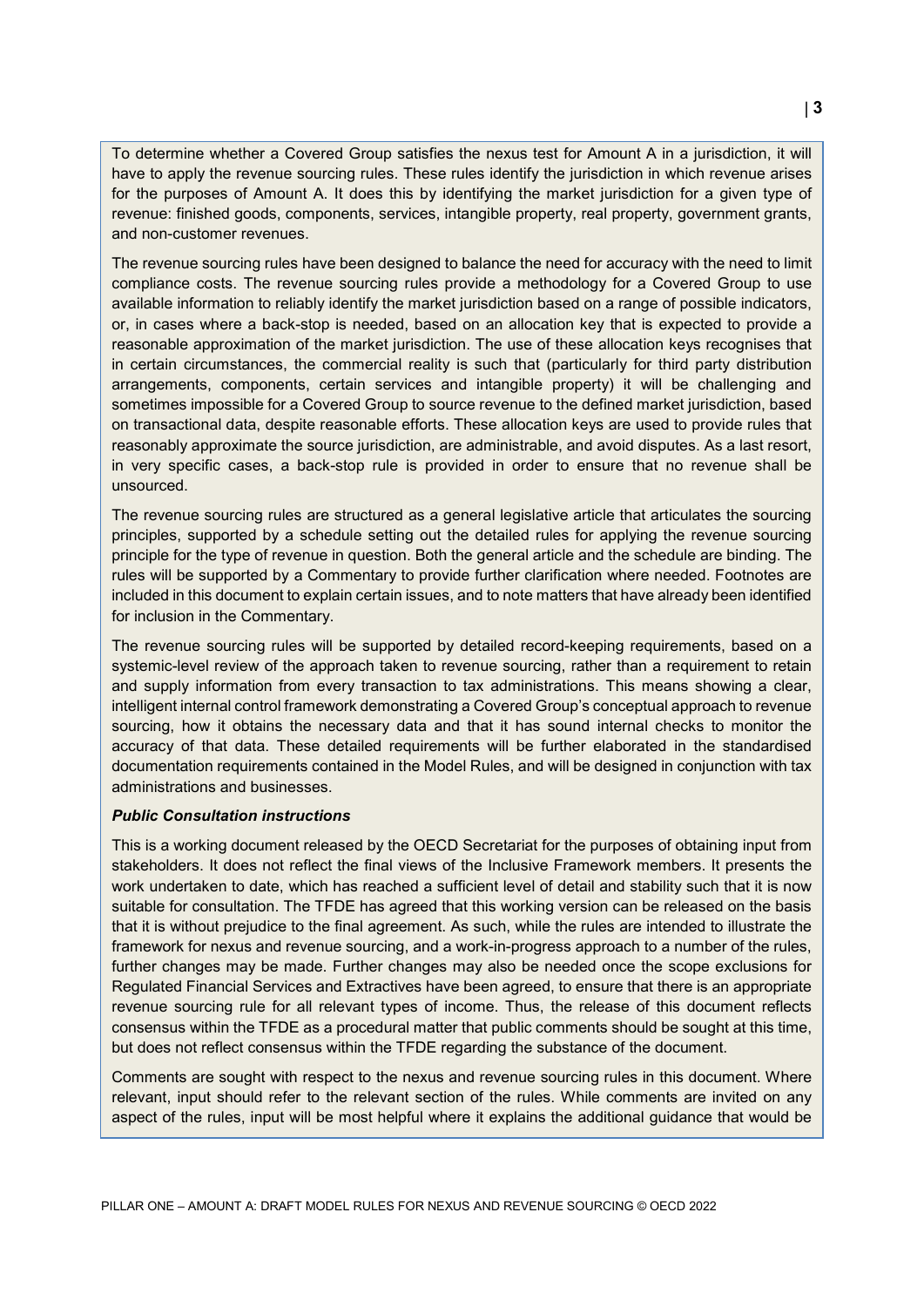needed to apply the rules to the circumstances of a particular type of business, as well as input on whether anything is missing or incomplete in the rules.

Interested parties are invited to send their comments on this discussion draft before 18 February 2022. These comments will be examined at the following meeting of the TFDE.

Comments on this discussion draft should be sent electronically (in Word format) by email to [tfde@oecd.org](mailto:tfde@oecd.org) and may be addressed to: Tax Treaties, Transfer Pricing and Financial Transactions Division OECD/CTPA.

Unless otherwise requested at the time of submission, comments submitted in response to this invitation will be posted on the OECD website. Comments submitted in the name of a collective "grouping" or "coalition", or by any person submitting comments on behalf of another person or group of persons, should identify all enterprises or individuals who are members of that collective group, or the person(s) on whose behalf the commentator(s) are acting.

PILLAR ONE – AMOUNT A: DRAFT MODEL RULES FOR NEXUS AND REVENUE SOURCING © OECD 2022

#### **4** |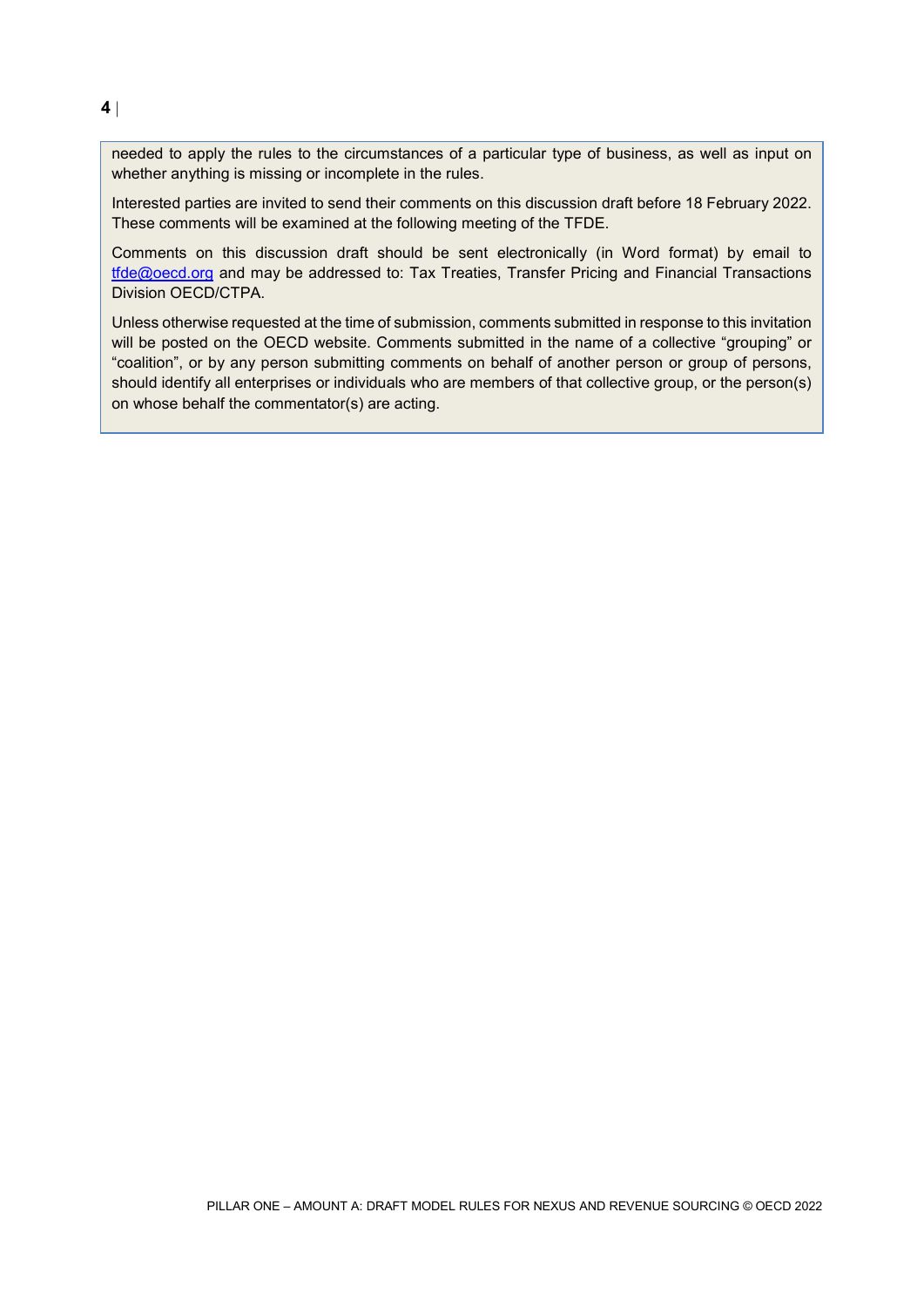## <span id="page-5-0"></span>**General Articles**

#### **Title 4: Nexus and Source rules**

#### <span id="page-5-1"></span>*Article [X]: Nexus test*

- [1](#page-5-3). The nexus test is satisfied for a Period if the Revenues<sup>1</sup> of a Covered Group arising in [a Jurisdiction] pursuant to [*reference to the Article on Source rules*] for the Period are equal to or greater than [EUR 1 million / EUR 250 thousand].<sup>[2](#page-5-4)</sup> Where the Period is shorter or longer than twelve months, the [EUR 1 million / EUR 250 thousand] amount is adjusted proportionally to correspond with the length of the Period.
- 2. Paragraph [1] applies solely to determine whether a Group Entity of a Covered Group is liable to tax charged in accordance with this Act in [a Jurisdiction], and has no other implications for any Group Entity of the Covered Group.

#### <span id="page-5-2"></span>*Article [X]: Source rules*

- 1. This Article determines when Revenues of a Covered Group arise in [a Jurisdiction] for the purposes of this Act. For the purposes of applying the rules contained in this Article, supplementary provisions as set out in Schedule A apply.
- 2. Revenues must be sourced on a transaction-by-transaction basis, or as otherwise provided by Schedule A.<sup>[3](#page-5-5)</sup>

<span id="page-5-4"></span> $2$  The nexus threshold will be EUR 1 million for jurisdictions with annual GDP equal to or greater than EUR 40 billion and EUR 250 thousand for jurisdictions with annual GDP of less than EUR 40 billion. The revenue threshold is currently denominated in a single currency in line with the October Statement. This raises a number of coordination issues related to currency fluctuations which will need to be discussed for the development of the MLC. The suggestion is therefore to use bracketed language in the Model Rules until an approach is agreed under the MLC, noting that for domestic legislation a re-basing mechanism is likely to be required for jurisdictions that would denominate the threshold in another currency.

<span id="page-5-5"></span> $3$  The Commentary will explain the transaction-by-transaction approach. This means that for each item that generates revenue, the Covered Group must determine where that revenue item should be sourced. The "transaction" is the item that generates income (e.g. the individual item of inventory, or the "clicks" on an online advertisement); it does not mean the invoice (which could contain multiple items charged at different prices). It further means that if there are different items or services contained on one invoice or contract and goods or services are sold in different jurisdictions on that one invoice or contract, then the allocation of the revenue must be in proportion to the revenue earned in each market, rather than an equal split. As such, if the contract specifies different prices for the different locations, then these pricing differences must be taken into account. However, certain parts of the revenue sourcing rules recognise

<span id="page-5-3"></span> $1$  Throughout the Model Rules, Revenues is a defined term and refers to revenue derived from third parties. Revenues means the Total Revenues of a Group after the exclusion of Revenues derived from exclusions of Extractive and Regulated Financial Services. "Total Revenues" means the Revenues reported in the Consolidated Financial Statements of a Group prepared in accordance with an Acceptable Financial Accounting Standard, after applying the agreed adjustments to the tax base, as relevant.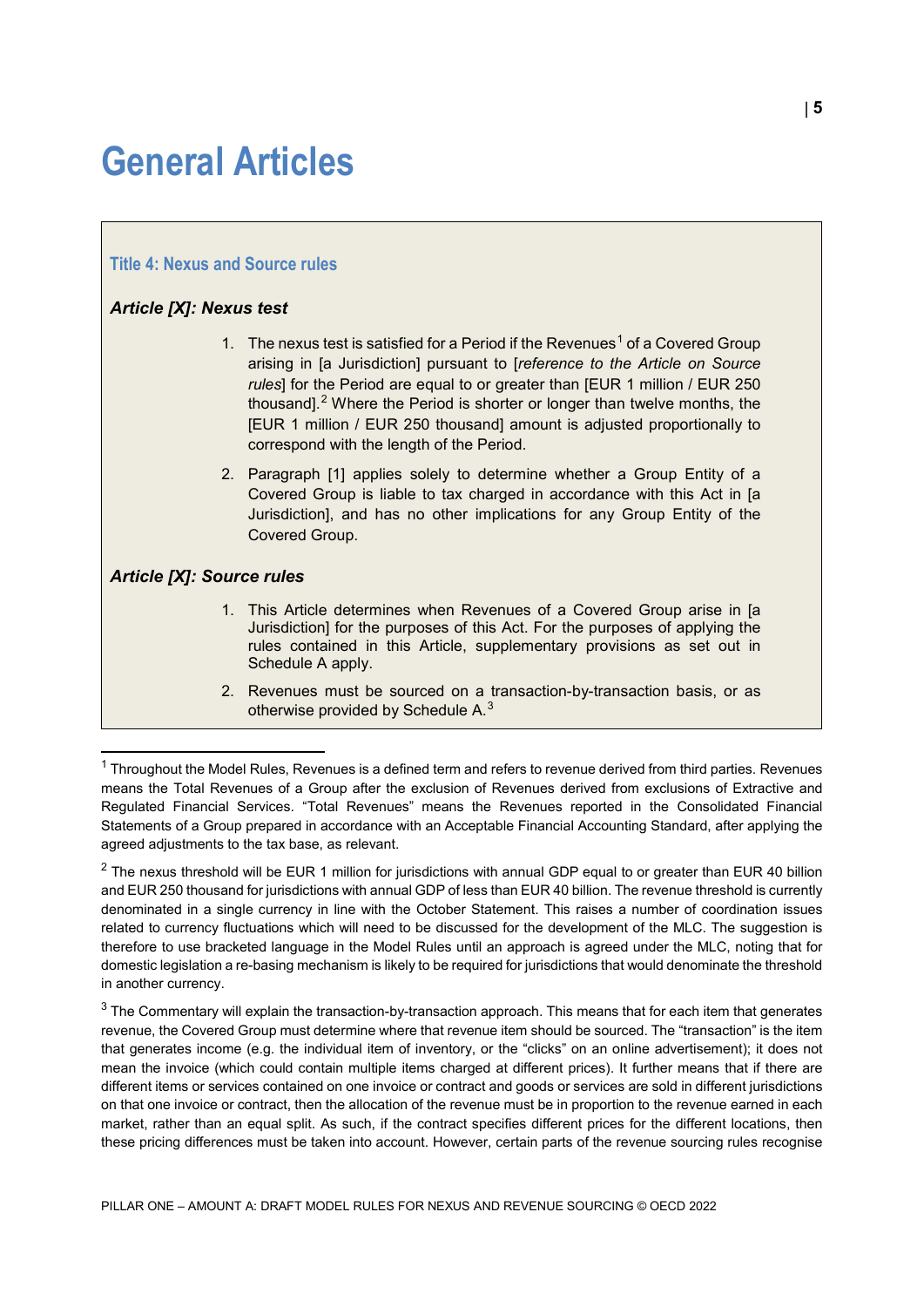| 3. Revenues must be sourced according to the category of Revenues earned<br>from the transaction. A transaction comprising different elements that fall<br>under more than one category is sourced according to its predominant<br>character. Revenues from Supplementary Transactions may be sourced<br>according to the Revenues from the Main Transaction. |
|---------------------------------------------------------------------------------------------------------------------------------------------------------------------------------------------------------------------------------------------------------------------------------------------------------------------------------------------------------------|
| 4. In applying the sourcing rules, a Covered Group must source all Revenues.<br>Revenues must be sourced using a Reliable Method <sup>4</sup> based on the Covered<br>Group's specific facts and circumstances.                                                                                                                                               |
| 5. Revenues derived from a transaction for the sale of Finished Goods sold to<br>a Final Customer arise in [a Jurisdiction] when the place of the delivery of<br>the Finished Goods to that Final Customer is in [a Jurisdiction].                                                                                                                            |
| 6. Revenues derived from a transaction for the sale of Digital Goods arise in<br>accordance with the rules in paragraph $8(g)$ (if the Final Customer is a<br>Consumer) or in accordance with the rules in paragraph 8(h) (if the Final<br>Customer is a Business), unless the sale is of a Digital Good that is a<br>Component.                              |
| 7. Revenues derived from a transaction for the sale of Components arise in [a<br>Jurisdiction] when the place of delivery to the Final Customer of the Finished<br>Good into which the Component is incorporated is in [a Jurisdiction].                                                                                                                      |
| 8. Revenues derived from a transaction for the provision of services shall be<br>sourced as follows:                                                                                                                                                                                                                                                          |
| a. Location-specific services:                                                                                                                                                                                                                                                                                                                                |
| i.<br>Revenues derived from a transaction for the provision of Services<br>Connected to Tangible Property and Services Performed at the<br>Location of the Customer arise in [a Jurisdiction] when the place of<br>performance of the service is in [a Jurisdiction].                                                                                         |
| b. Advertising Services:                                                                                                                                                                                                                                                                                                                                      |
| Revenues derived from a transaction for the provision of online<br>i.<br>Advertising Services arise in [a Jurisdiction] when the Location of<br>the Viewer of the advertisement is in [a Jurisdiction];                                                                                                                                                       |
| Revenues derived from a transaction for the provision of Advertising<br>ii.<br>Services other than those covered in subparagraph (i) arise in [a                                                                                                                                                                                                              |

that, despite best efforts, a Covered Group may not be able to isolate the source for every transaction (e.g. tail-end revenue, components, B2B services), and in such case an allocation key is provided. In these cases, there is no information about the sale to any given market, and so there can be no information on how much the item was sold for in a certain market. The allocation key applies to the remaining portion of revenue that cannot be sourced at a transaction level. However, given the way that the macro-economic proxies are calculated, they do reflect differences in economies, and in that sense are a proxy for pricing differences that would have been taken into account on a transactional level if the data had been available. The Commentary would clarify that where an allocation key is used as permitted by the rules, it is in line with the requirement in the general article to source on a transaction-by-transaction basis. There is then a separate, but related, question of how the Covered Group documents its revenue sourcing. While the allocation of the revenue is at an itemised level, which necessitates access to the initial transaction record to answer the sourcing rule, the Covered Group is not required to retain that data on every item. Instead, as noted in the introduction, the approach to compliance would be at a systems level, and not at an individual transaction level.

<span id="page-6-0"></span> $4$  This is a defined term that will be included in the main body of the Model Rules. Reliable Method means a method that identifies where Revenues arise using a Reliable Indicator (as defined in Schedule A) or an Allocation Key as authorised for that purpose in Schedule A.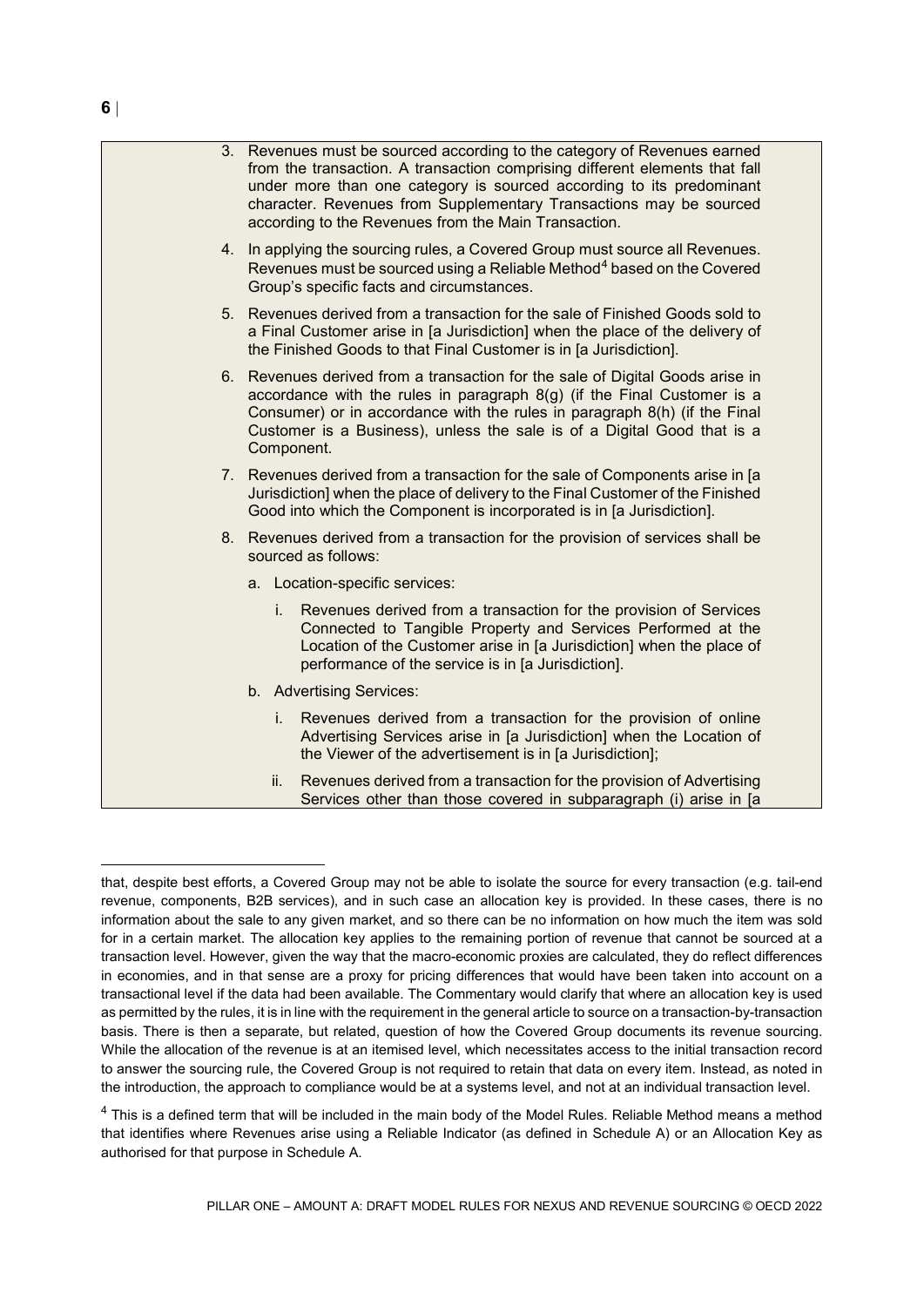Jurisdiction] when the place of display or reception of the advertisement is in [a Jurisdiction].

- c. Online Intermediation Services:
	- Revenues derived from a transaction for the provision of Online Intermediation Services that facilitate the sale or purchase of tangible goods, Digital Goods or Digital Services arise in two places:
		- a) Half of those Revenues arise in [a Jurisdiction] when the Location of the Purchaser of the tangible goods, Digital Goods or Digital Services is in [a Jurisdiction]; and
		- b) Half of those Revenues arise in [a Jurisdiction] when the Location of the Seller of the tangible goods, Digital Goods or Digital Services is in [a Jurisdiction].
	- ii. Revenues derived from a transaction for the provision of Online Intermediation Services that facilitate the sale or purchase of Offline Services arise in two places:
		- a) Half of those Revenues arise in [a Jurisdiction] when the Location of the Purchaser of the Offline Service is in [a Jurisdiction]; and
		- b) Half of those Revenues arise in [a Jurisdiction] when the place where the service is performed in [a Jurisdiction].
- d. Transport services:
	- i. Revenues derived from a transaction for the provision of Passenger Transport Services arise in [a Jurisdiction] when the Place of Destination of the Passenger Transport Service is in [a Jurisdiction].
	- ii. Revenues derived from a transaction for the provision of Cargo Transport Services arise in [a Jurisdiction] when the Place of Origin or the Place of Destination of the Cargo Transport Service is in [a Jurisdiction].
- e. Customer Reward Programs:
	- Customer Reward Programs Revenues arise in [a Jurisdiction] in proportion to the percentage share of Active Members of the Customer Reward Program whose Location is in [a Jurisdiction].
- f. Provision of Financing:
	- i. Revenues derived from a transaction for the provision of Financing arise in accordance with the rules in subparagraph (g) (if the borrower is a Consumer) or in accordance with the rules in subparagraph (h) (if the borrower is a Business Customer).
- g. Business to Consumer services:
	- i. Revenues derived from a transaction for the provision of Business to Consumer services to which subparagraphs (a) to (e) do not apply arise in [a Jurisdiction] when the Location of the Consumer is in [a Jurisdiction].
- h. Business to Business services:
	- i. Revenues derived from a transaction for the provision of Business to Business services to which subparagraphs (a) to (e) do not apply arise in [a Jurisdiction] when the place of use of the services is in [a Jurisdiction].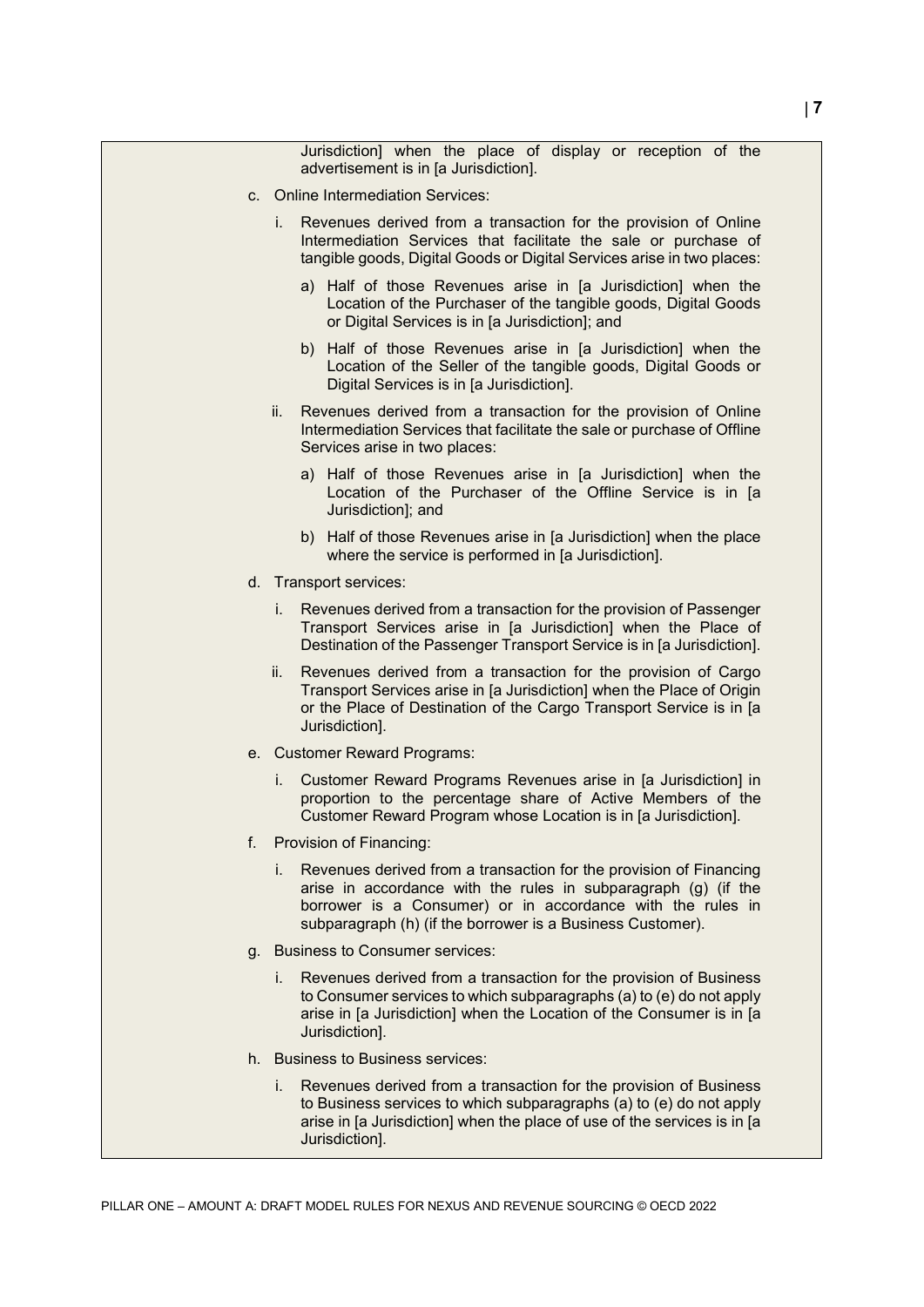| 9. Revenues derived from a transaction for the licensing, sale or other<br>alienation of:                                                                   |
|-------------------------------------------------------------------------------------------------------------------------------------------------------------|
| a. Intangible Property arise in [a Jurisdiction] when:                                                                                                      |
| i. the place of use of the service supported by the Intangible Property<br>is in [a Jurisdiction]; or                                                       |
| ii.<br>the place of use of the Intangible Property by Final Customers in all<br>other cases is in [a Jurisdiction].                                         |
| b. User data arise in [a Jurisdiction] when the Location of the User<br>associated with the data is in [a Jurisdiction].                                    |
| 10. Revenues derived from Real Property located in [a Jurisdiction] arise in [a<br>Jurisdiction].                                                           |
| 11. Revenues derived from Government Grants arise in [a Jurisdiction] when<br>the Government Grant was made or funded by Government of [a<br>Jurisdiction]. |
| 12. Non-customer Revenues arise in [a Jurisdiction] in proportion to the other                                                                              |

Revenues arising under paragraphs 5 – 11 of this Article.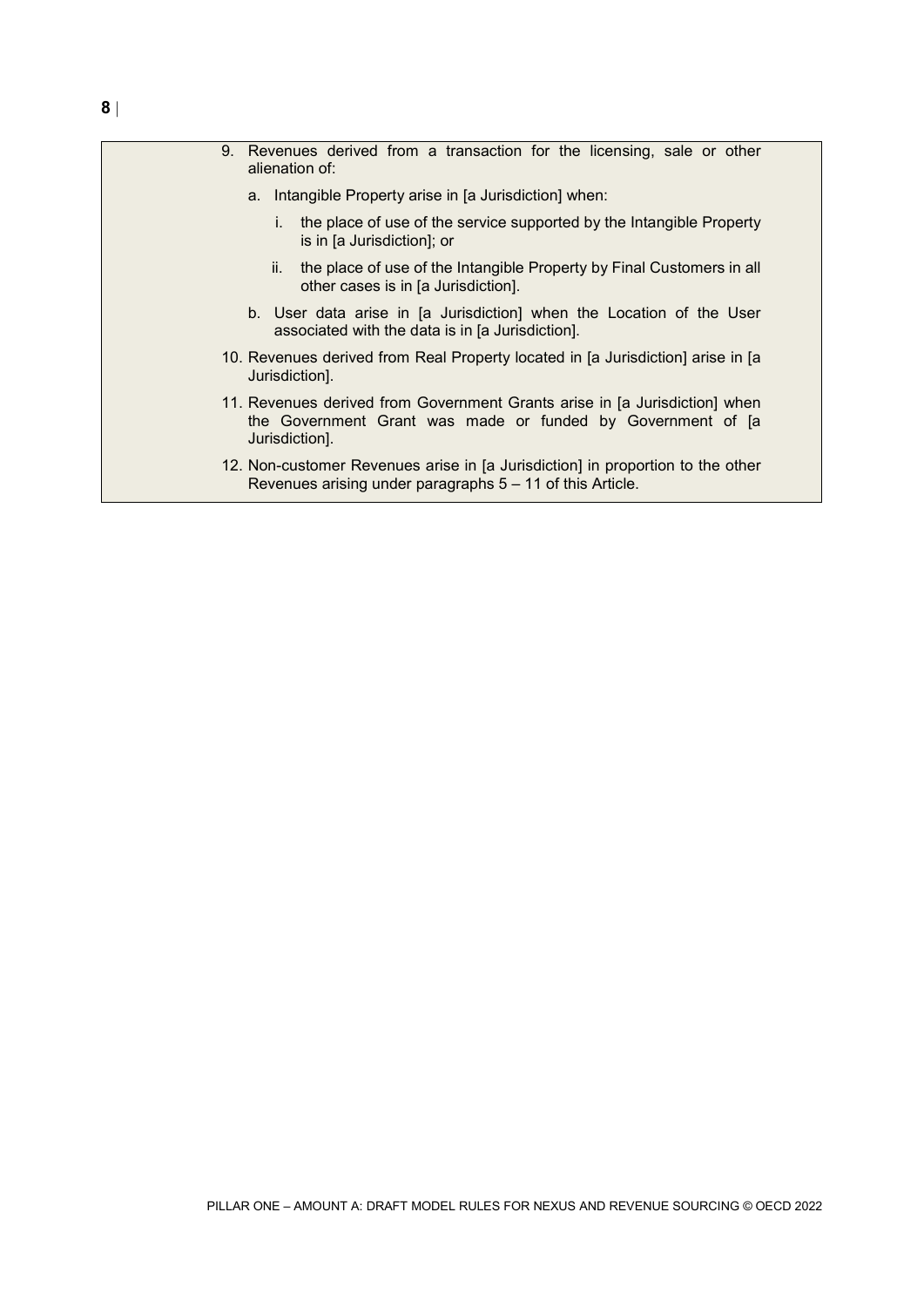## <span id="page-9-0"></span>**Schedule A – Detailed Revenue Sourcing Rules[5](#page-9-2)**

#### <span id="page-9-1"></span>*Part 1 – Categorising transactions[6](#page-9-3)*

*A – Nature of a transaction* 

- 1. A transaction is categorised based on its ordinary or predominant character.<sup>[7](#page-9-4)</sup>
- 2. The character is determined by reference to the substance of the transaction irrespective of legal form.
- 3. A transaction that does not fit within any category of Revenues provided in Article [X] of this Act and this Schedule shall be sourced according to the most analogous category of Revenues.

#### *B – Supplementary Transactions[8](#page-9-5)*

1. If a Covered Group derives Revenues from two or more transactions, comprising a Main Transaction and one or more Supplementary Transactions

- An explanation of the transaction-by-transaction approach, with examples of common cases where pricing differences are likely to be relevant (e.g. when the advertising "click" is charged at different prices in different jurisdictions). The examples will also cover instances where a single price is charged for a service provided in more than one jurisdiction and confirm that the income should be allocated according to volume of use of the service in each jurisdiction. For example, if an online advertiser charged a single price to display ads to viewers globally, that revenue would be allocated in proportion to the number of viewers in each jurisdiction. If the advertiser agreed to display ads globally but charged higher prices for ads displayed to customers in certain jurisdictions, the revenue would be allocated in proportion to both the number of users in a jurisdiction and the price charged per user. If an advertiser agreed to display billboard ads in three jurisdictions, the revenue would be split equally between those three jurisdictions.
- A confirmation that all revenue must be sourced and that a Covered Group cannot claim that no Reliable Indicator is available or proxy applies and leave revenue unsourced.

<span id="page-9-3"></span> $6$  The Commentary will provide further guidance on the rules in Part 1, for instance:

- How typical transactions would be categorised, in particular in areas where there may be borderline cases, such as services, franchises, licensing of IP (noting that the sourcing rules have been designed to achieve similar results in order to reduce the pressure on these distinctions).
- Examples of how to apply the predominant test. For example, the provision of software with an embedded helpdesk function that is not separately charged. The helpdesk service is a small and supportive part of the transaction, which is in very large part (in terms of how it is presented to the customer) for the provision of software. The software would be the predominant transaction.

<span id="page-9-4"></span> $7$  The Commentary will provide examples of when the predominant test would be relevant, which, as noted in the General Article paragraph 3, is when one single transaction comprises different elements or characteristics that that fall under more than one category.

<span id="page-9-5"></span> $8$  This rule is an administrative simplification at the option of the Covered Group. It contemplates that some lines of business may comprise multiple separate transactions which are categorised differently under these rules, such as a

<span id="page-9-2"></span> $5$  These rules will be supported by Commentary. On the sourcing rules in general, the Commentary will provide further guidance on for instance: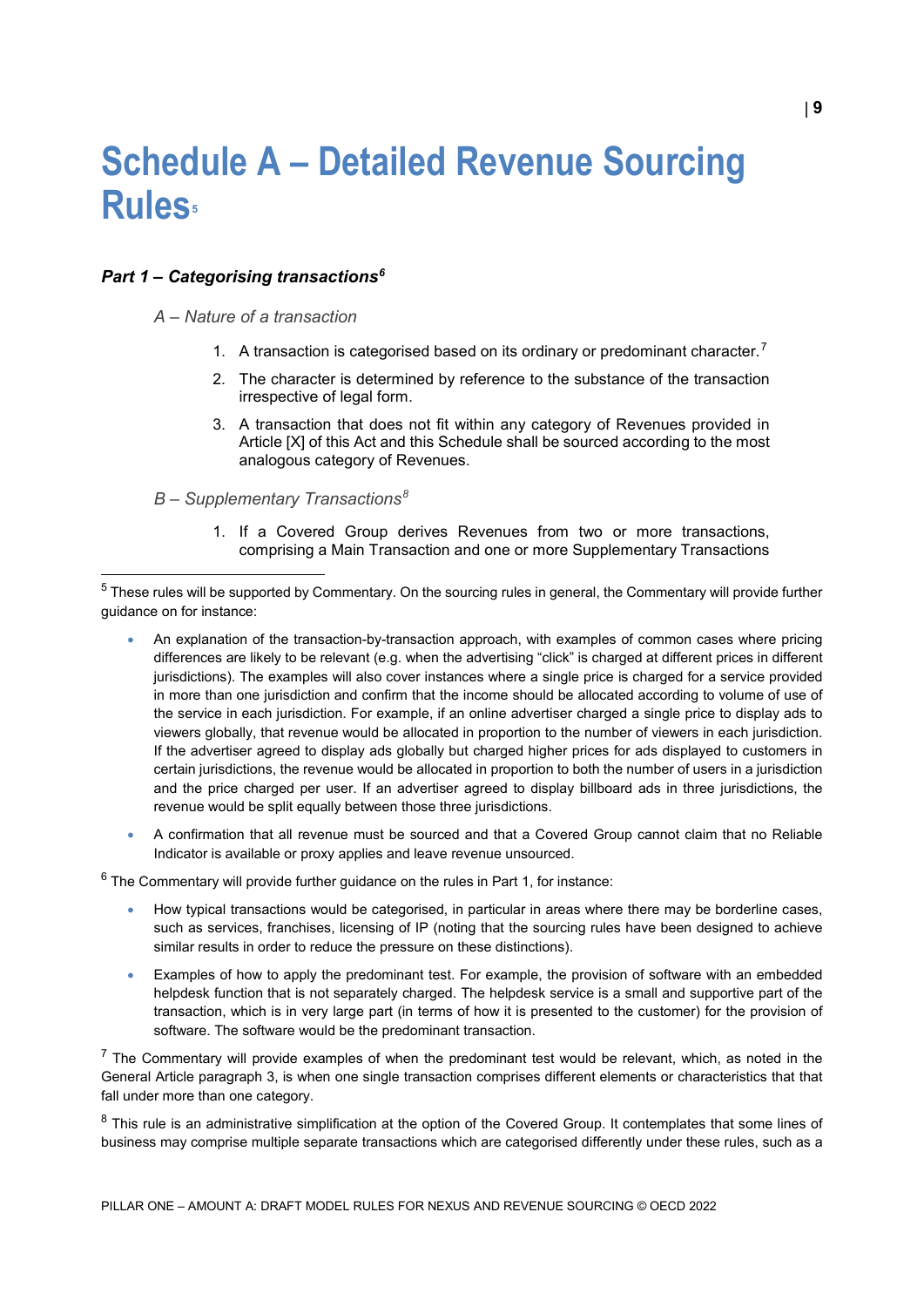which are related but are categorised differently under this Schedule, the Covered Group may source all Revenues from those Supplementary Transactions in accordance with the sourcing rule that applies to the Main Transaction.

#### <span id="page-10-0"></span>*Part 2 – Reliable Method[9](#page-10-1)*

- 1. Revenues must be sourced using a Reliable Indicator, or, if the conditions in paragraph 6 are met, an Allocation Key.
- 2. For the purposes of this Schedule, the term "Indicator" means information (other than an Allocation Key) that identifies the source of Revenues.
- 3. For the purposes of this Schedule, a "Reliable Indicator" is an Indicator that satisfies the following two requirements:
	- a. The Indicator must produce results that are consistent with the sourcing rule for the transaction at issue;  $10$  and
	- b. The Indicator must meet one or more of the following reliability tests:
		- i. The Indicator is relied upon by the Covered Group for commercial purposes or to fulfil legal, regulatory, or other related obligations;

<span id="page-10-1"></span> $9$  The Commentary will provide further guidance on the rules in Part 2, for instance:

- Guidance on applying reliable indicators, including what would be regarded as reasonable steps to identify a reliable indicator.
- Guidance on applying Another Reliable Indicator.
- Examples of reliable information, which include situations where sales by the Independent Distributor to customers are contractually restricted to a jurisdiction, where sales of the product are only authorised by law to be made to a particular jurisdiction (such as pharmaceutical products), or where it is a common business practice for substantially all of the types of goods to be sold in the jurisdiction of the distributor, such as in the case of basic building materials.
- Examples of what is not reliable information, e.g. that billing address cannot be a reliable indicator in all cases, for example, where the billing address is not an indicator of place of use but is instead a procuring entity only.
- How the Group should document its rationale for using the particular indicators, and demonstrate that those indicators give a reliable sourcing outcome, including a description of its internal control framework. A template for the internal control framework, and the associated record keeping obligations, will be included in the Model Rules.
- Guidance that the wording "commercial purposes" in the first reliability test includes that the information could be for an internal, non-tax related purpose, even if not subsequently reported externally by the Group. It can also include information provided by a customer, distributor or another intermediary.

<span id="page-10-2"></span> $10$  The Commentary would refer to the rules below on B2B services and the circumstances in which billing address would not meet this test for reliability.

Finished Good that is sold alongside a B2C service. An example is the purchase of a car that is sold separately to, but alongside, a roadside assistance service. Although revenue could be sourced separately for those two transactions, it may reduce compliance burdens to allow such transactions to be sourced together under these rules. This is permitted if the definition of "Supplementary Transaction" is met. Another example is customer financing provided to purchase the Covered Group's goods such as an automobile. The financing portion could be separated, but for administrative ease and given the interrelated nature of the transactions, the financing income could be sourced in the same way as the sale of the automobile.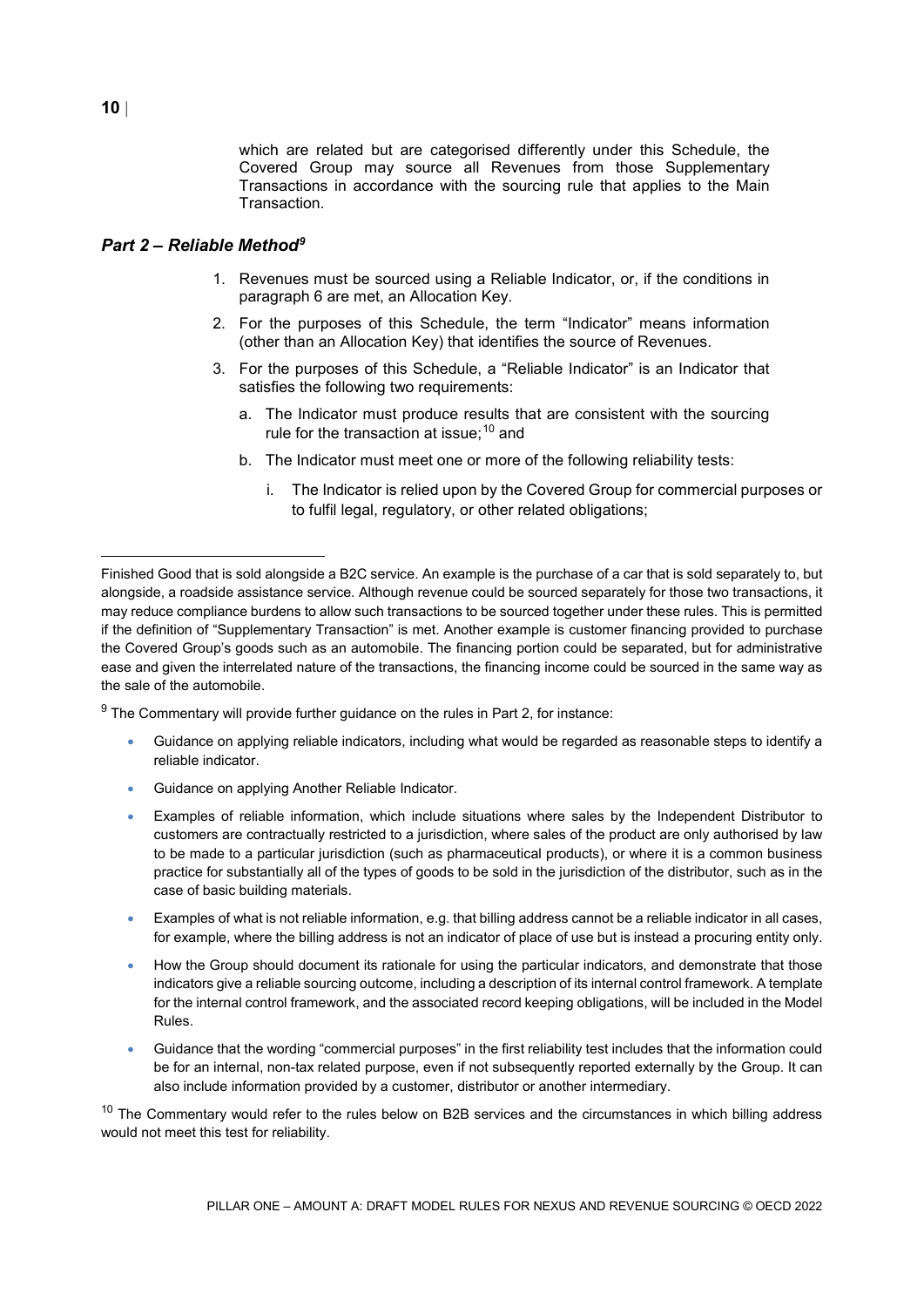- ii. The Indicator is verified by information provided to the Covered Group by a third party that has collected the information pursuant to its own commercial, legal, regulatory or other obligations;
- iii. That Indicator and one or more other Indicators included in the sourcing rule identify the same Jurisdiction; or
- iv. The Indicator is verified in another manner that is functionally equivalent to the above paragraphs 3(b)(i) to (iii).
- 4. For the purposes of this Schedule, "Another Reliable Indicator" is information other than an enumerated Indicator that is available to or prepared by a Covered Group that indicates the source of the Revenues in accordance with the rules in Article 5, provided the information meets the requirements of paragraph 3.
- 5. Indicators used by a Covered Group to determine the Jurisdiction of source must be used consistently.<sup>[11](#page-11-0)</sup>
- 6. An Allocation Key may only be used:
	- a. Where it is permitted in the relevant revenue sourcing rule;
	- b. If the Covered Group demonstrates that it has taken reasonable steps to identify a Reliable Indicator and has concluded that no Reliable Indicator is available:  $12$  and
	- c. After the application of the Knock-out Rule.
- 7. Notwithstanding paragraph 6, where:
	- a. The Covered Group used an Indicator (including Another Reliable Indicator) that the Tax Certainty Panel or Lead Tax Administration concluded was not a Reliable Indicator and the Covered Group demonstrates that it does not have information available to apply any Reliable Indicator;
	- b. The Covered Group demonstrates it does not have information available to apply any Reliable Indicator and no Allocation Key is provided in the relevant revenue sourcing rule; or
	- c. The Covered Group did not take reasonable steps to use a Reliable Indicator,

the Covered Group must use either the Allocation Key provided in the relevant revenue sourcing rule or, in the absence of such an Allocation Key, the Global Allocation Key.

<span id="page-11-0"></span> $11$  The Commentary will explain what is meant by consistent use of an indicator. It will also explain when a change in the indicators or a change in the outcome would be expected, for example, when a Covered Group collects new data or applies a new method that enables it to more accurately determine the source jurisdiction or the Covered Group becomes aware of defects in the indicators used.

<span id="page-11-1"></span> $12$  The Commentary will provide guidance on the expectation with respect to "reasonable steps." This will be tailored and proportionate to the nature of the transaction in question. For example, it is acknowledged that obtaining reliable information on the revenue source for Components, certain B2B services and certain IP will be difficult, because of the commercial operation of those businesses. For example, given that they do not directly transact with the customer in the revenue source jurisdiction as defined in these rule, the Covered Group may be unable to obtain reliable indicators in any circumstance, such as by virtue of competition or privacy reasons. In these cases, the "reasonable steps" must reflect that commercial reality and not impose undue burdens.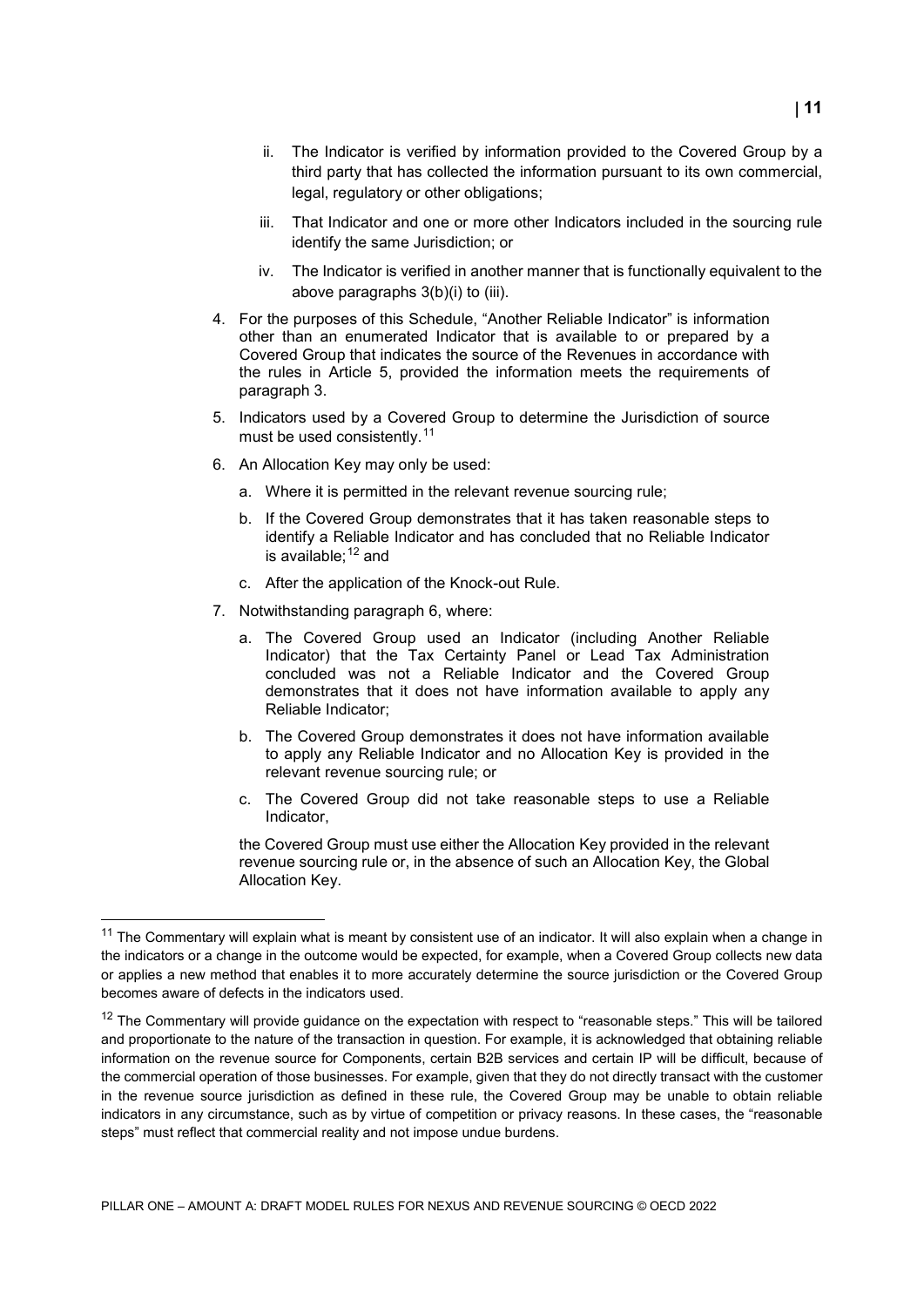8. A Covered Group must demonstrate that its internal control framework ensures that a Reliable Method is used in accordance with this Part.<sup>[13](#page-12-1)</sup>

#### <span id="page-12-0"></span>*Part 3 – Finished Goods[14](#page-12-2)*

*A – Revenues from Finished Goods sold to Final Customers directly by a Covered Group*

- 1. Revenues derived from a transaction for the sale of Finished Goods to the Final Customer other than those covered in paragraph B(1) are deemed to arise in [a Jurisdiction] when the place of the delivery of the Finished Goods to that Final Customer is in [a Jurisdiction].
- 2. For the purposes of paragraph A(1), the place of the delivery of the Finished Goods to the Final Customer is determined using the following Indicators, provided they meet the definition of a Reliable Indicator in Part 2:

<span id="page-12-2"></span> $14$  The Commentary will provide further guidance on the rules in Part 3, for instance:

- Confirmation that the rules for finished goods also includes the sale of capital assets, such as machinery.
- Explanation that there may be genuine commercial reasons as to why no reliable indictors are available in the context of sales through an Independent Distributor and that provided the Covered Group has taken reasonable steps to identify Reliable Indicators, there should be no negative inference from the use of the Allocation Keys permitted in the rule.
- Guidance on what reasonable steps a Covered Group would be expected to take to ensure that Tail-End Revenue does not exceed the [5] percent threshold.
- Guidance on how the allocation key for the Tail-End Revenue for the sale of Finished Goods through an Independent Distributor apply, including further examples.
- Guidance on when it would be reasonable to assume that the Independent Distributor is ordinarily located in the place of the delivery of the goods to a Final Customer. Examples could include: language, packaging, high shipping costs that mean that it would be uneconomic to resell outside the jurisdiction of the independent distributor, independent third-party databases, warranty registrations, electronic activations.
- Confirmation that the Covered Group can use information about contractual restrictions on the Independent Distributor limiting the jurisdiction(s) in which it is permitted to sell, and should not be liable for an error in revenue sourcing on that basis when a distributor breaches that term of the contract.
- Guidance that if goods are sold to a government, it is reasonable to assume that the government is located in its own jurisdiction and that revenue sourcing can take place based on paragraph B(2)(b). This would apply similarly to goods sold to an NGO, unless this is in a specific region; then sourcing would take place based on paragraph B(3).
- Examples of how the Covered Group might demonstrate that the goods sold through an Independent Distributor are not sold in one or more Low Income Jurisdictions, for the purpose of the allocation of the Tail-End Revenue using the Low Income Jurisdiction Allocation Key. Examples include legal or trade restrictions (e.g. sanctions) or currency constraints, but could also include commercial information such as market research information.

<span id="page-12-1"></span> $13$  The revenue sourcing rules will be supported by detailed record-keeping requirements, based on a systemic-level review of the approach taken to revenue sourcing, based on the Covered Group's internal control framework, rather than a requirement to retain and supply information from every transaction to tax administrations. This means showing a clear control framework demonstrating a Covered Group's conceptual approach to revenue sourcing, how it obtains the necessary data and has sound internal checks to monitor the accuracy of that data. These detailed requirements will be further elaborated in the standardised documentation requirements contained in the Model Rules, and will be designed in conjunction with tax administrations and businesses.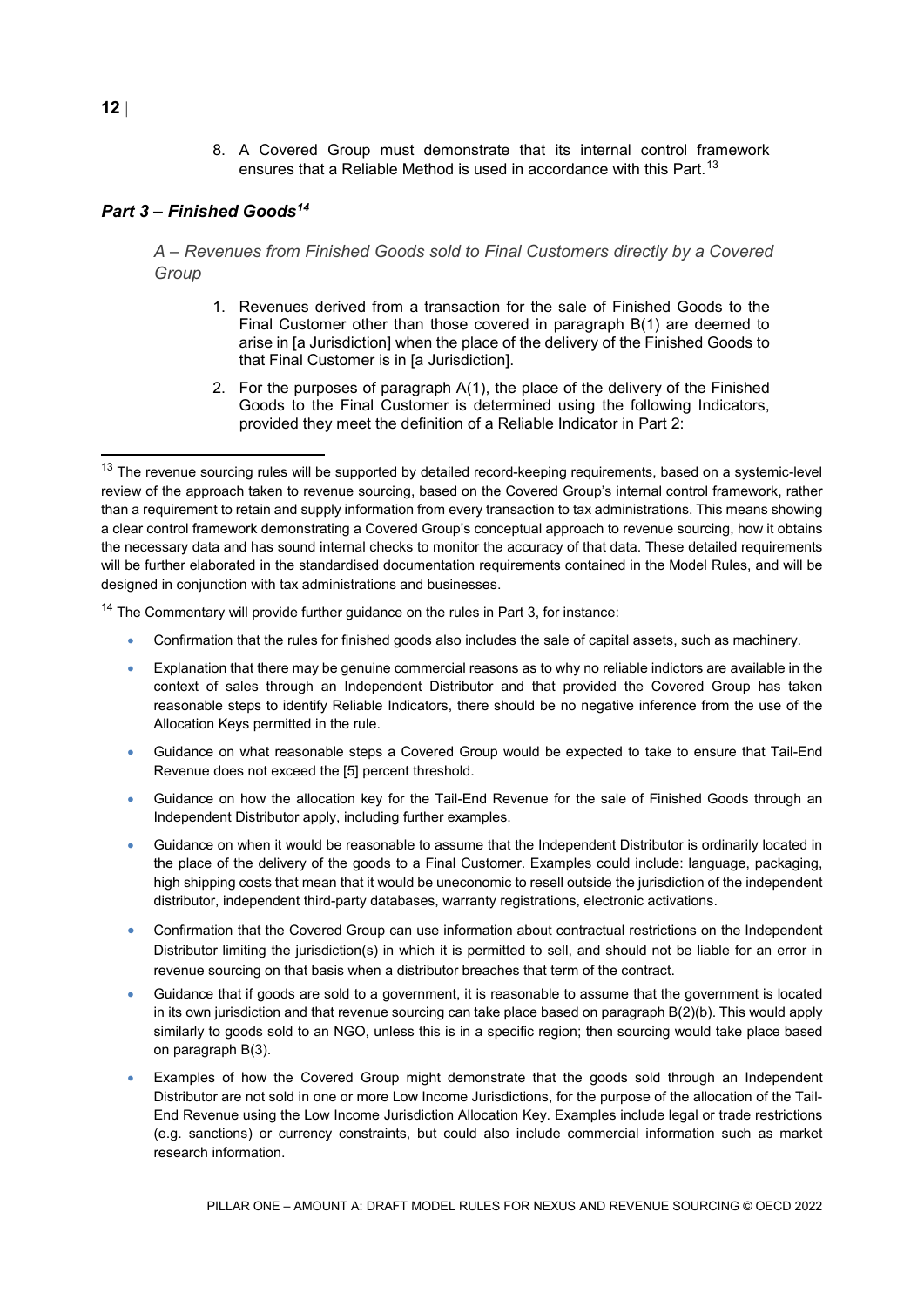- a. The delivery address of the Final Customer;
- b. The place of the retail storefront selling to the Final Customer; or
- c. Another Reliable Indicator as defined in Part 2(3).

#### *B – Revenues from Finished Goods sold to Final Customers through an Independent Distributor*

- 1. Revenues derived from a transaction for the sale of Finished Goods to the Final Customer through an Independent Distributor are deemed to arise in [a Jurisdiction] when the place of the delivery of the Finished Goods to that Final Customer is in [a Jurisdiction].
- 2. For the purposes of paragraph B(1), the place of the delivery of the Finished Goods to the Final Customer is determined using the following Indicators, provided they meet the definition of a Reliable Indicator in Part 2:
	- a. The Indicators in paragraph A(2) as reported to the Covered Group;
	- b. The Location of the Independent Distributor, provided that the Independent Distributor is contractually restricted to selling in that Location or that it is otherwise reasonable to assume that the Independent Distributor is located in the place of the delivery of the Finished Goods to the Final Customer; or
	- c. Another Reliable Indicator as defined in Part 2(3).
- 3. To the extent no Reliable Indicator is available under paragraph B(2) and provided the conditions in Part 2(6) are met:
	- a. Where a Covered Group can demonstrate that for legal or commercial reasons a portion of the Revenues arise in a Region, the Revenues from that portion shall be treated as arising in [a Jurisdiction] using the Regional Allocation Key, provided that [a Jurisdiction] is in the Region; or
	- b. After the application of paragraph B(3)(a), any remaining Revenues (the "Tail-End Revenues") shall be treated as arising in [a Jurisdiction] using the Low Income Jurisdiction Allocation Key, provided that [a Jurisdiction] is a Low Income Jurisdiction. In the event that the Covered Group demonstrates that Revenues did not arise in any Low Income Jurisdiction, the Tail-End Revenues shall be treated as arising in [a Jurisdiction] using the Global Allocation Key.
- 4. If the Tail-End Revenues of a Covered Group are equal to or greater than [5] percent of the Revenues derived from a transaction for the sale of Finished Goods for the Period, the Covered Group must take reasonable steps to reduce the size of the Tail-End Revenues arising in subsequent Periods. The reasonable steps must be completed within two Periods from the first Period in which the Tail-End Revenues are equal to or greater than [5] percent.<sup>[15](#page-13-0)</sup> For the avoidance of doubt, unless or until the Covered Group is able to determine where Revenues arise under paragraph B(2) or are deemed to arise by applying the Regional Allocation Key, it shall continue to be treated as arising

<span id="page-13-0"></span> $15$  The Commentary will provide guidance and examples as to how this rule applies. This will recognise that it may take time to undertake the efforts to reduce the size of the Tail-End Revenues, but the Covered Group should complete its efforts within two years from the first year in which the Tail-End Revenues are equal to or greater than [5] percent. However, this obligation does not mean that if the efforts are successful, there would need to be an amended Amount A filing. Instead, the revenues would be sourced using the new information on a going forward basis, from the start of the next Period following the one in which the new information was obtained.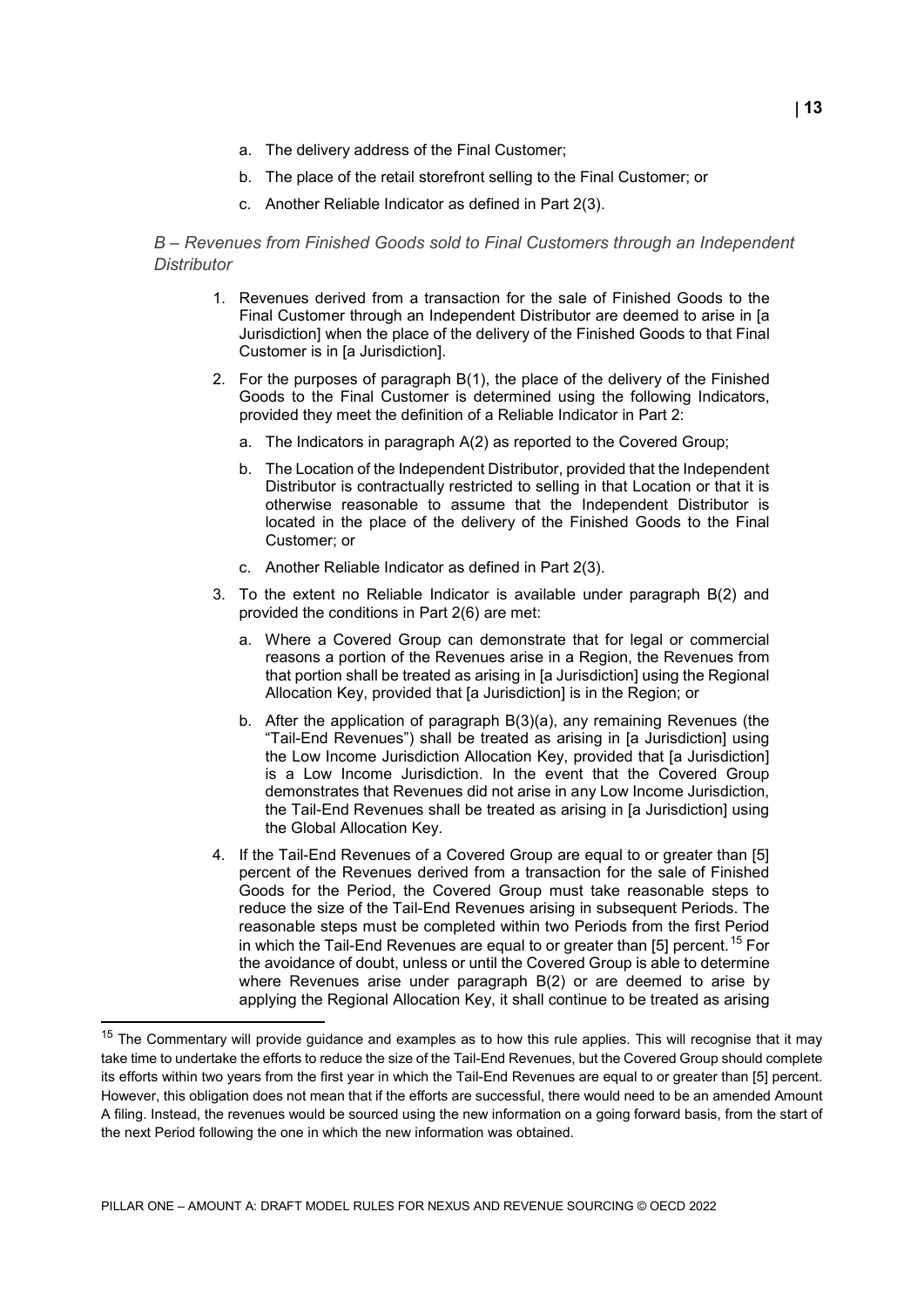as provided in paragraph B(3)b, irrespective of whether the Tail-End Revenues are equal to or greater than [5] percent.<sup>[16](#page-14-0)</sup>

- 5. For the purposes of this part:
	- a. When using the "Regional Allocation Key," the Revenues are deemed to arise in [a Jurisdiction], provided it is in the Region, in proportion to the percentage of its share of the final consumption expenditure from the calendar year prior to the Period as published by the United Nations Conference on Trade and Development. The proportion is the portion of [a Jurisdiction]'s final consumption expenditure divided by the total final consumption expenditure of all Jurisdictions in the Region. [If final consumption expenditure is not available for [a Jurisdiction], an approximation of final consumption expenditure is calculated based on [a Jurisdiction]'s population and the average ratio of final consumption expenditure to population for all Jurisdictions for which final consumption expenditure was available.]
	- b. When using the "Low Income Jurisdiction Allocation Key," the Tail-End Revenues are deemed to arise in [a Jurisdiction], provided it is a Low Income Jurisdiction, in proportion to the percentage of its share of the final consumption expenditure as published by the United Nations Conference on Trade and Development. The proportion is the portion of [a Jurisdiction] final consumption expenditure divided by [the total final consumption expenditure of all Low Income Jurisdictions] apart from those Low Income Jurisdictions in which the Covered Group has demonstrated pursuant to the Knock-out Rule that Revenues did not arise. [If final consumption expenditure is not available for [a Jurisdiction], an approximation of final consumption expenditure is calculated based on [a Jurisdiction]'s population and the average ratio of final consumption expenditure to population for all Jurisdictions for which final consumption expenditure was available.[17\]](#page-14-1)

#### *C – Revenues from Digital Goods[18](#page-14-2)*

- 1. Revenues derived from a transaction for Digital Goods are deemed to arise in the same way as Revenues derived from a:
	- a. Business to Consumer Service (in accordance with the rules in Part 5(G)) where the Final Customer is a Consumer; or
	- b. Business to Business Service (in accordance with the rules in Part 5(H)) where the Final Customer is a Business Customer,

<span id="page-14-0"></span><sup>&</sup>lt;sup>16</sup> The section on Administration of Amount A will include provisions on non-compliance, including with the revenue sourcing which would include how penalties would apply when the Covered Group does not take reasonable steps to reduce the size of the tail-end revenue.

<span id="page-14-1"></span><sup>&</sup>lt;sup>17</sup> The Commentary will provide further guidance on how to apply the macro-economic proxies, e.g. on calculation of the approximation, including an example.

<span id="page-14-2"></span> $18$  This rule links to the B2C and B2B services rule for convenience only (given that the sourcing rule and indicators would be the same) without prejudice to any characterisation issue as to whether such goods (e.g. software) are a service or a sale or other form of transaction. This approach is designed to ensure that revenue from all sales of Digital Goods (software and other digital content, e.g., computer games, eBooks) are treated in the same way for the purposes of the revenue sourcing rules, regardless of the legal nature of the transaction (i.e., sale of a good or a service or something else). The rule also recognises that if the Digital Good is a Component (e.g. software pre-installed on the sale of a laptop), then the Components rule governs. See also the definition of Component.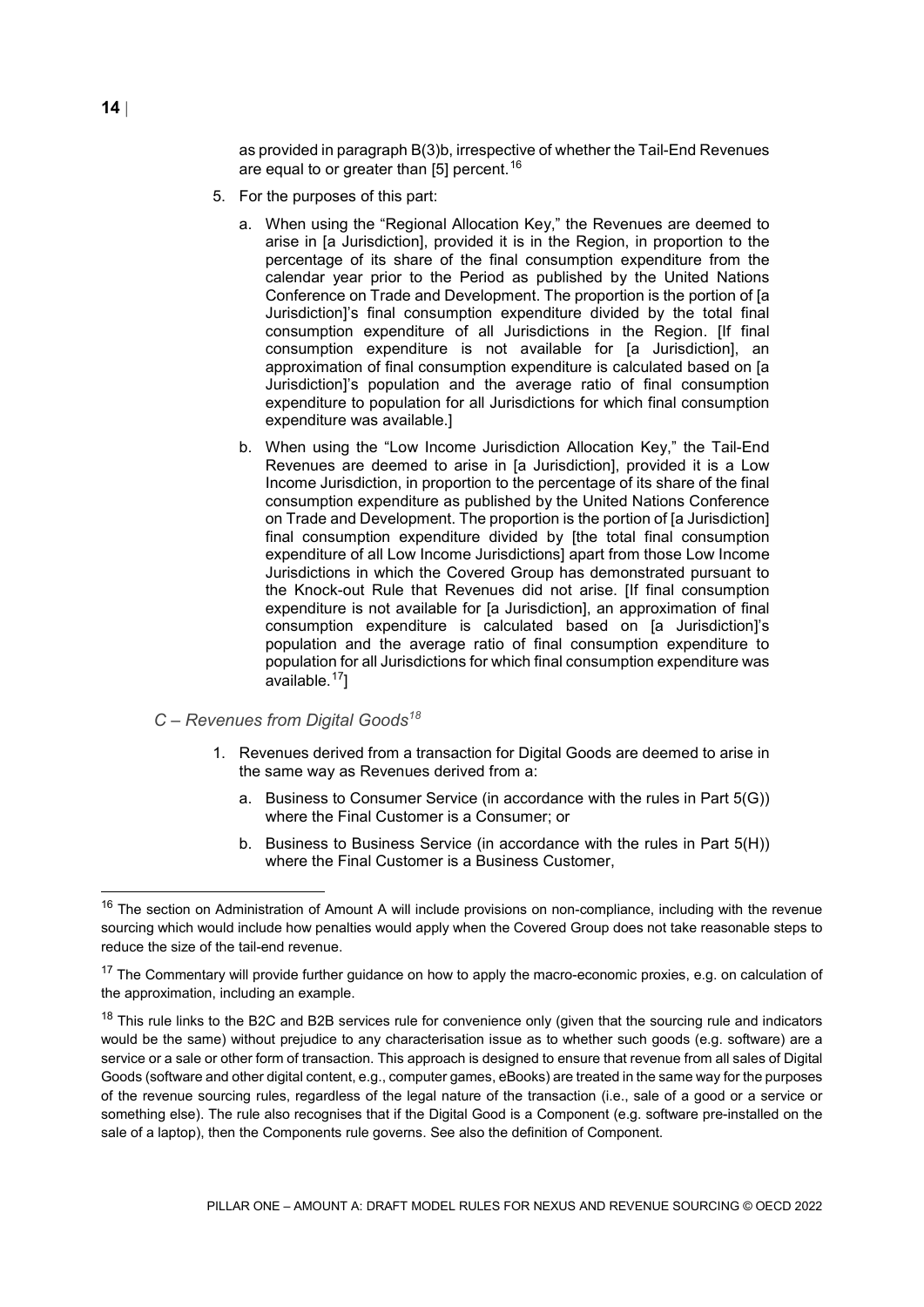unless the sale is of a Digital Good that is a Component.

#### <span id="page-15-0"></span>*Part 4 – Components[19](#page-15-2)*

- *A – Revenues from Components*
	- 1. Revenues derived from a transaction for the sale of Components are deemed to arise in [a Jurisdiction] when the place of delivery to the Final Customer of the Finished Good into which the Component is incorporated is in [a Jurisdiction].
	- 2. For the purposes of paragraph A(1), the place of delivery to the Final Customer of the Finished Good into which the Component is incorporated is determined using the following Indicators, provided they meet the definition of a Reliable Indicator in Part 2:
		- a. The indicators in Part  $3(A)(2)(a)$  and (b) or Part  $3(B)(2)(a)$  and (b) as reported to the Covered Group; or
		- b. Another Reliable Indicator as defined in Part  $2(3)$ .<sup>[20](#page-15-3)</sup>
	- 3. To the extent that no Reliable Indicator is available under paragraph A(2) and provided the conditions in Part 2(6) are met, the remaining Revenues derived from the sales of those Components shall be treated as arising in [a Jurisdiction] using the Global Allocation Key.

#### <span id="page-15-1"></span>*Part 5 – Services*

*A – Revenues from location-specific services* 

#### **Services Connected to Tangible Property**

- 1. Revenues derived from a transaction for the provision of Services Connected to Tangible Property are deemed to arise in [a Jurisdiction] when the place of performance of the service is in [a Jurisdiction].
- 2. For the purposes of paragraph A(1), the place of performance of the Service Connected to Tangible Property is determined using the following Indicators, provided they meet the definition of a Reliable Indicator in Part 2:

<span id="page-15-2"></span> $19$  The Commentary will provide further guidance on the rules in Part 4, for instance:

<sup>•</sup> Guidance on when a Covered Group might be able to demonstrate that Revenues do not arise in a Jurisdiction when using the Global Allocation Key, e.g., a Covered Group that commercially orients its components to be incorporated into a specific type of finished good that is only sold in certain markets, and can provide detailed information on this, it should be reasonable to assume that the Covered Group is only selling there.

<span id="page-15-3"></span><sup>&</sup>lt;sup>20</sup> The Commentary will include specific examples on how to use Another Reliable Method for Covered Groups selling Components. One of the examples would include the case where the Covered Group selling Components also sells finished goods, and can use its internal information on the revenue from finished goods as a proxy for its revenue from components, under specific conditions where the reliability of this approach could be demonstrated. This would need to include factors such as the materiality of the Covered Group's sales of finished goods, the connection between the type of finished goods on which the proxy is based and the type of component sold, and detailed information demonstrating a strong correlation in market share of the Covered Group's finished goods with the market share for the same finished goods of the firms that are purchasing the components.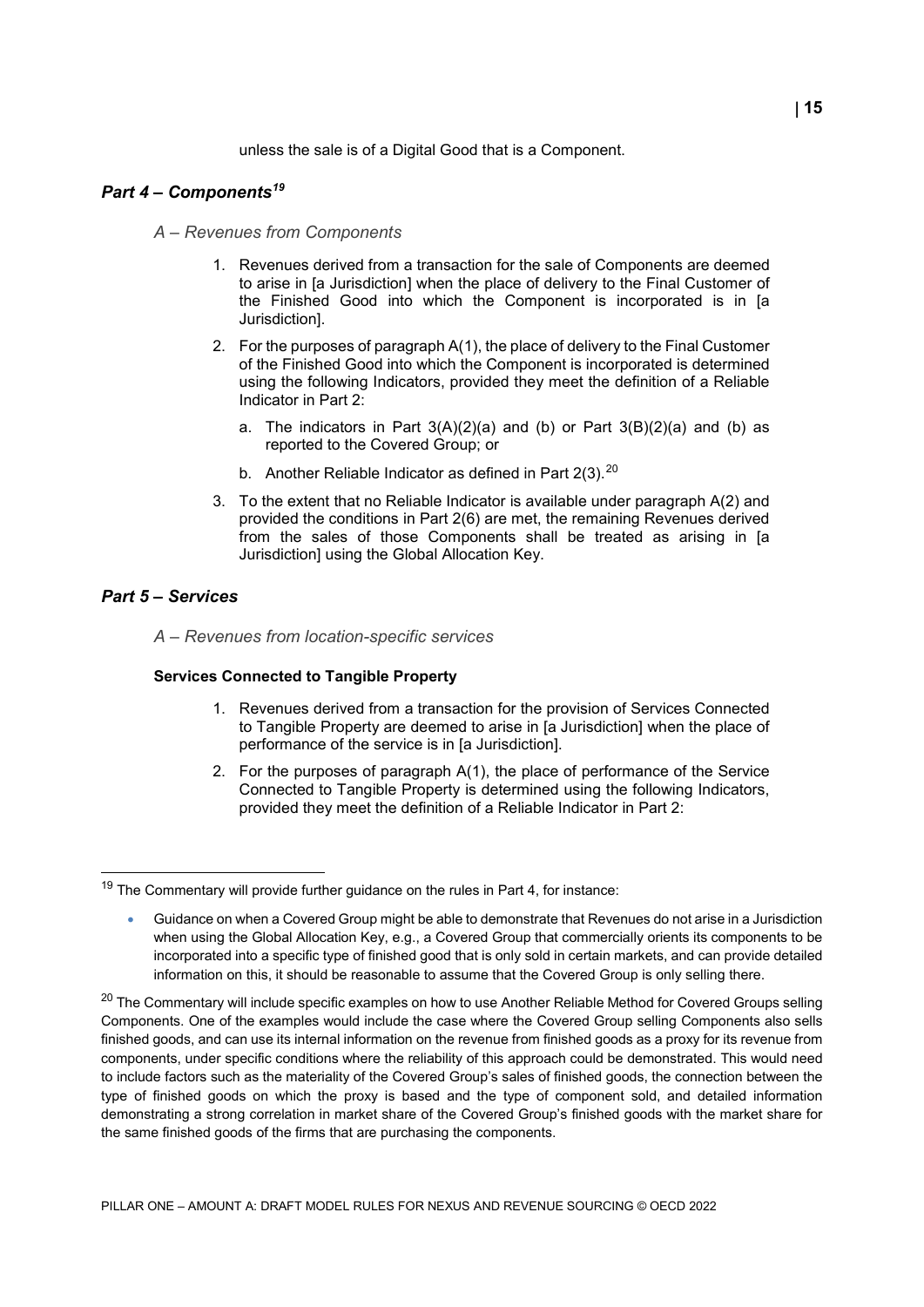- b. Another Reliable Indicator as defined in Part 2(3).
- 3. For the purposes of paragraph A(2)(a) if the service involves:
	- a. A lease of tangible property, and the tangible property is or may be situated in international waters or international airspace during the term of the lease; or
	- b. Services described in paragraph (a) of the definition of Services Connected to Tangible Property, and the tangible property is situated in international waters or international airspace when the service is performed.<sup>[22](#page-16-1)</sup>

that tangible property shall be deemed to be situated at the Location of the Customer when the service is performed.<sup>[23](#page-16-2)</sup>

#### **Services Performed at the Location of the Customer**

- 4. Revenues derived from a transaction for the provision of Services Performed at the Location of the Customer are deemed to arise in [a Jurisdiction] when the place of performance of the service is in [a Jurisdiction].
- 5. For the purposes of paragraph A(4), the place of performance of the Service Performed at the Location of the Customer is determined using the following Indicators, provided they meet the definition of a Reliable Indicator in Part 2:
	- a. The place where the Customer or its agent is situated when the service is performed; or
	- b. Another Reliable Indicator as defined in Part 2(3).
- *B – Revenues from Advertising Services*

#### **Online Advertising Services[24](#page-16-3)**

- 1. Revenues derived from a transaction for the provision of online Advertising Services are deemed to arise in [a Jurisdiction] when the Location of the Viewer of the online advertisement is in [a Jurisdiction].
- 2. For the purposes of paragraph B(1), the Location of the Viewer of the advertisement is determined using the following Indicators, provided they meet the definition of a Reliable Indicator in Part 2:
	- a. The User Profile Information of the Viewer;

<span id="page-16-0"></span> $21$  It is possible in the case of certain leasing of tangible property, e.g. car hire, that the property may be used in more than one jurisdiction. The Commentary will confirm that for simplicity, the Covered Group may assume that the place where the service is performed is the place of delivery.

<span id="page-16-1"></span> $22$  This could include, for example, repairs to an oil rig in international waters.

<span id="page-16-2"></span><sup>&</sup>lt;sup>23</sup> The Commentary will confirm that the Customer is the lessee and that their place of residence is the place of tax residence and in the absence of actual confirmation of the lessee's place of tax residence, the Covered Group can assume that the billing address of the lessee represents their place of residence.

<span id="page-16-3"></span><sup>&</sup>lt;sup>24</sup> The Commentary will provide further guidance on the distinction between online advertising and non-online advertising e.g. watching free-to-air television online on a computer.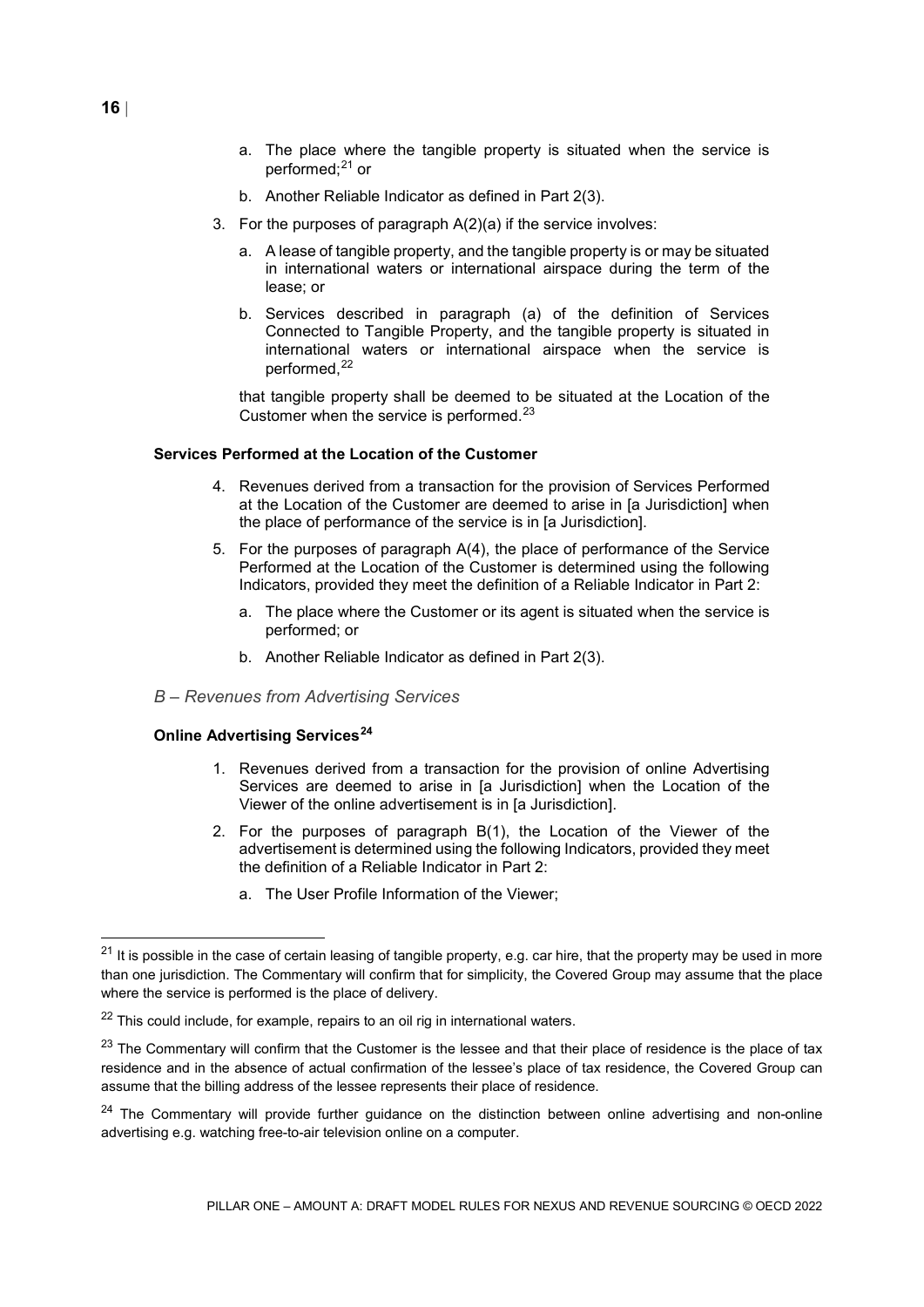- b. The geolocation of the device of the Viewer on which the online advertisement is displayed;
- c. The IP address of the device of the Viewer on which the online advertisement is displayed; or
- d. Another Reliable Indicator as defined in Part 2(3).

#### **Advertising Services other than online Advertising Services[25](#page-17-0)**

- 3. Revenues derived from a transaction for the provision of Advertising Services other than online advertising services covered in paragraph B(1) are deemed to arise in [a Jurisdiction] when the place of display or reception of the advertisement is in [a Jurisdiction].
- 4. For the purposes of paragraph B(3), the place of display or reception of the advertisement is determined using the following Indicators, provided they meet the definition of a Reliable Indicator in Part 2:
	- a. For advertisements displayed on a billboard or at another fixed site, the location of the billboard or other fixed site where the advertisement is displayed;
	- b. For advertisements displayed in newspapers, magazines, journals or other publications, the place where the publication is circulated or expected to be circulated;
	- c. For advertisements displayed on television or broadcast on radio, the place where the television or radio programming is received or expected to be received;
	- d. The information included in the contract or other commercial documentation on the place where the advertisement will be displayed or received; or
	- e. Another Reliable Indicator as defined in Part 2(3).
- *C – Revenues from Online Intermediation Services[26](#page-17-1)*

#### **Online Intermediation of tangible goods, Digital Goods or Digital Services**

1. Half of the Revenues derived from a transaction for the provision of Online Intermediation Services that facilitate the sale or purchase of tangible goods,

- Indicators for non-online advertising include the expected place of circulation for print advertising or for television or radio advertising where the programming is received or expected to be received as may be provided in the advertising services contract.
- Indicators for advertising displayed on an international transport service (in-flight magazine, or advertising on the outside of a train, in an aircraft or ship), include the information in the contract or other commercial documentation on the place where the advertisement will be displayed or received. However, in most cases, it is expected that such advertising income would be treated as Revenues from Passenger Transport Services.

<span id="page-17-1"></span><sup>26</sup> The Commentary will provide further guidance on:

• Examples on how the sourcing rules apply for this category. For example, for online intermediation services, if the purchaser and the seller were in the same jurisdiction, each rule would allocate half of the revenue to that jurisdiction, adding up to 100% (in other words, the two halves are additive, not two tests pointing only to the same half). A further example for inclusion relates to online intermediation services when fees charged

<span id="page-17-0"></span> <sup>25</sup> The Commentary will provide further guidance on: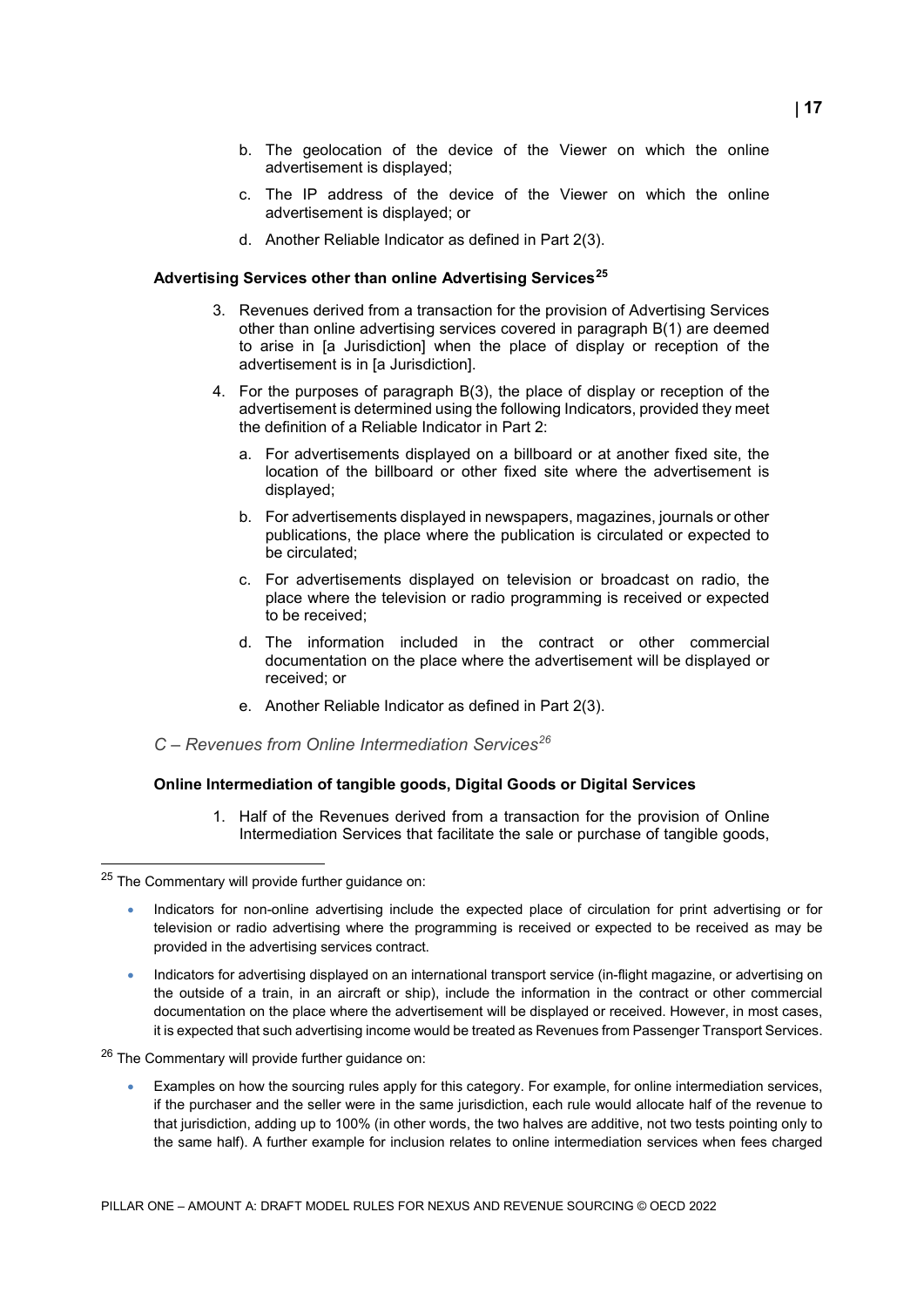Digital Goods, or Digital Services are deemed to arise in [a Jurisdiction] when the Location of the Purchaser of the tangible goods, Digital Goods or Digital Services is in [a Jurisdiction].

- 2. Half of the Revenues derived from a transaction for the provision of Online Intermediation Services that facilitate the sale or purchase of tangible goods, Digital Goods or Digital Services are deemed to arise in [a Jurisdiction] when the Location of the Seller of the tangible goods, Digital Goods or Digital Services is in [a Jurisdiction].
- 3. For the purposes of paragraph C(1), the Location of the Purchaser is determined using the following Indicators, provided they meet the definition of a Reliable Indicator in Part 2:
	- a. The delivery address of the Purchaser, in the case of a purchase of tangible goods;
	- b. The billing address of the Purchaser;
	- c. The User Profile Information of the Purchaser;
	- d. The geolocation of the device of the Purchaser through which the purchase of the tangible goods, Digital Goods or Digital Services is made;
	- e. The IP address of the device of the Purchaser through which the purchase of the tangible goods, Digital Goods or Digital Services is made; or
	- f. Another Reliable Indicator as defined in Part 2(3).
- 4. For the purposes of paragraph C(2), the Location of the Seller is determined using the following Indicators, provided they meet the definition of a Reliable Indicator in Part 2:
	- a. The billing address of the Seller;
	- b. The User Profile Information of the Seller; or
	- c. Another Reliable Indicator as defined in Part 2(3).

#### **Online Intermediation of Offline Services**

- 5. Half of the Revenues derived from a transaction for the provision of Online Intermediation Services that facilitate the sale or purchase of Offline Services are deemed to arise in [a Jurisdiction] when the Location of the Purchaser of the Offline Service is in [a Jurisdiction].
- 6. Half of the Revenues derived from a transaction for the provision of Online Intermediation Services that facilitate the sale or purchase of Offline Services are deemed to arise in [a Jurisdiction] when the place where the Offline Service is performed is in [a Jurisdiction].
- 7. For the purposes of paragraph C(5), the Location of the Purchaser of the Offline Service is determined using the following Indicators, provided they meet the definition of a Reliable Indicator in Part 2:
	- a. The geolocation of the device of the Purchaser through which the purchase of the Offline Service is made;
	- b. The IP address of the device of the Purchaser through which the purchase of the Offline Service is made;

for online intermediation services are not tied to transactions, in which case these fees should be sourced as per the rule that applies to B2C digital services or B2B services, as those fees are more similar to paying for hosting services rather than intermediation.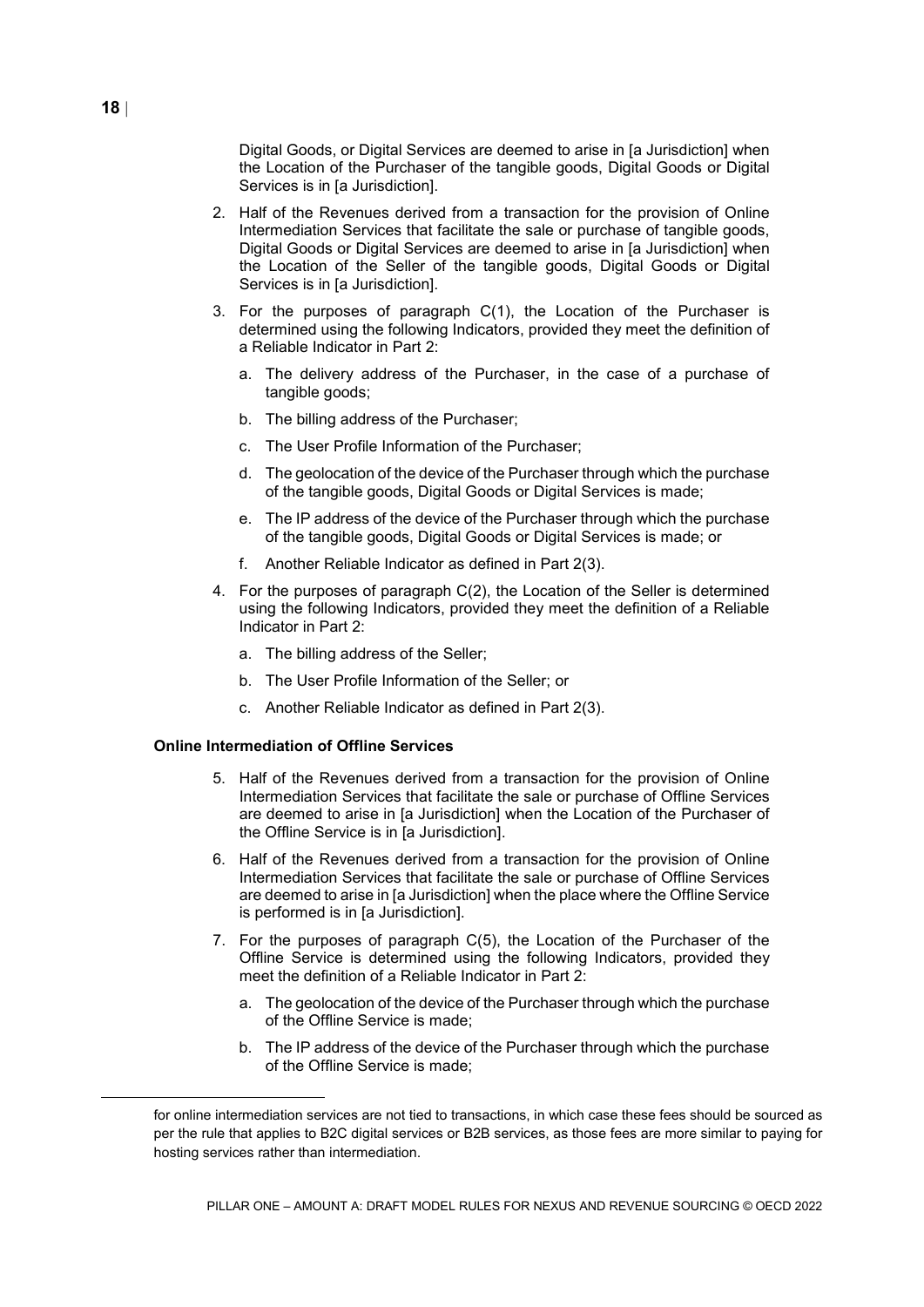- c. The User Profile Information of the Purchaser; or
- d. Another Reliable Indicator as defined in Part 2(3).
- 8. For the purposes of paragraph C(6), the place where the Offline Service is performed is determined using the following Indicators, provided they meet the definition of a Reliable Indicator in Part 2:
	- a. The place where the Offline Service is performed: $27$  or
	- b. Another Reliable Indicator as defined in Part 2(3).
- *D – Revenues from Transport Services*

#### **Air Transport Services**

- 1. Revenues derived from a transaction for the provision of Passenger Air Transport Services are deemed to arise in [a Jurisdiction] when the Place of Landing of the Passenger Air Transport Service is in [a Jurisdiction].
- 2. For the purposes of paragraph D(1), Revenues shall be treated as arising in [a Jurisdiction] when it is the Place of Landing using the Passenger Air Transport Allocation Key.
- 3. Revenues derived from a transaction for the provision of Cargo Air Transport Services are deemed to arise in [a Jurisdiction] when the Place of Take-off or the Place of Landing of the Cargo Air Transport Service is in [a Jurisdiction].
- 4. For the purposes of paragraph D(3), Revenues shall be treated as arising in [a Jurisdiction] when it is the Place of Take-off or the Place of Landing using the Cargo Air Transport Allocation Key.

#### **Non-air Transport Services**

- 5. Revenues derived from a transaction for the provision of Passenger Non-air Transport Services are deemed to arise in [a Jurisdiction] when the Place of Destination of the Passenger Non-air Transport Service is in [a Jurisdiction].
- 6. For the purposes of paragraph D(5), Revenues shall be treated as arising in [a Jurisdiction] when it is the Place of Destination using the Passenger Nonair Transport Allocation Key.
- 7. Revenues derived from a transaction for the provision of Cargo Non-air Transport Services are deemed to arise in [a Jurisdiction] when the Place of Origin or the Place of Destination of the Cargo Non-air Transport Service is in [a Jurisdiction].<sup>[28](#page-19-1)</sup>

<span id="page-19-0"></span> $27$  The Commentary will confirm that if the Offline Service is a Transport Service, it will be treated as performed in accordance with the rules on transport services (i.e. place of destination of the service).

<span id="page-19-1"></span><sup>&</sup>lt;sup>28</sup> The Commentary will include examples demonstrating how the rule works including examples where the transport is facilitated by more than one Group. It should be noted that it is not intended that the Covered Group would be required to find out from other transport providers where the goods were originally transported from or are ultimately intended to be delivered. The Place of Origin is the place the Covered Group is paid to transport the cargo from and the Place of Destination is the place the Covered Group is paid to deliver to cargo to. If a Covered Group is engaged to ship cargo from A to B, the origin is A and the destination of B, irrespective of whether the cargo originated in a factory in X and was finally delivered to a factory in Y. Alternatively, and perhaps more unusually in practice, Company X is engaged to transport cargo from A to B. A and B are both inland and Company X only operates ships. Company X operates the sea-leg of the journey (Port C to Port D) and engages sub-contractors for the overland transport.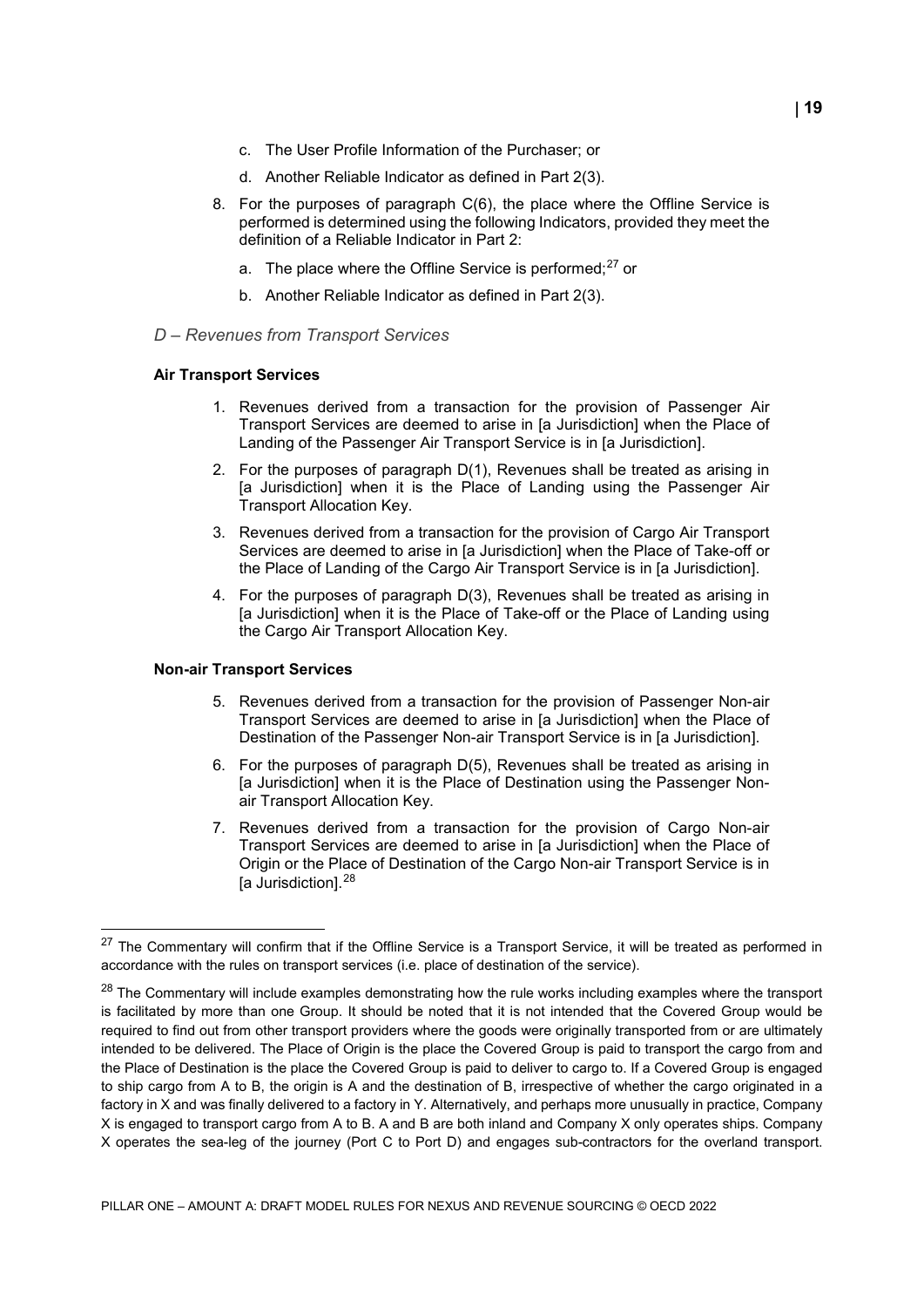- 8. For the purposes of paragraph D(7), Revenues shall be treated as arising in [a Jurisdiction] when it is the Place of Origin or the Place of Destination using the Cargo Non-air Transport Allocation Key.
- *E – Customer Reward Programs*

#### **Customer Reward Program Revenues**

- 1. Customer Reward Program Revenues are deemed to arise in [a Jurisdiction] in proportion to the percentage share of the Active Members of a Customer Reward Program located in [a Jurisdiction].
- 2. For the purposes of paragraph E(1), the Location of Active Members of a Customer Reward Program is determined using the following Indicators, provided they meet the definition of a Reliable Indicator in Part 2:
	- a. The User Profile Information of the Active Member of a Customer Reward Program;
	- b. The billing address of the Active Member of a Customer Reward Program;
	- c. The place of the international dialling code associated with the telephone number of the Active Member of a Customer Reward Program; or
	- d. Another Reliable Indicator as defined in Part 2(3).
- *F – Revenues from Financing[29](#page-20-0)*
	- 1. Revenues derived from a transaction for the provision of Financing to a Customer are deemed to arise:
		- a. In accordance with the rules in paragraphs G(1) and G(2), if the borrower is a Consumer; and
		- b. In accordance with the rules in paragraph H, if the borrower is a Business Customer.
- *G – Revenues from Business to Consumer services* 
	- 1. Revenues derived from a transaction for the provision of Business to Consumer Services (whether sold directly to the Consumer or through a Reseller) to which paragraphs A to E do not apply are deemed to arise in [a Jurisdiction] when the Location of the Consumer is in [a Jurisdiction].
	- 2. For the purposes of paragraph G(1), unless the service is provided over the internet or an electronic network, the Location of the Consumer is determined using the following Indicators, provided they meet the definition of a Reliable Indicator in Part 2:

Company X engages Company Y to transport the cargo from A to Port C and Company Z to transport the cargo from Port D to B. As Company X is engaged to transport the cargo from A to B, the Place of Origin will be A and the Place of Destination will be B. If Company Y was also a Covered Group, the Place of Origin for the purposes of its Amount A allocation would be A and the Place of Destination would be Port C.

<span id="page-20-0"></span><sup>&</sup>lt;sup>29</sup> The Statement provided that revenue from regulated financial services would be excluded and it is expected that the vast majority of financing revenue will be excluded under that provision. However, it remains the case that certain businesses that may not fall within the regulated financial services exclusion may lend money to consumers and other businesses. As work on the regulated financial services exclusion progresses, this provision will be revisited to ensure that it accurately reflects the agreement on the scope exclusion.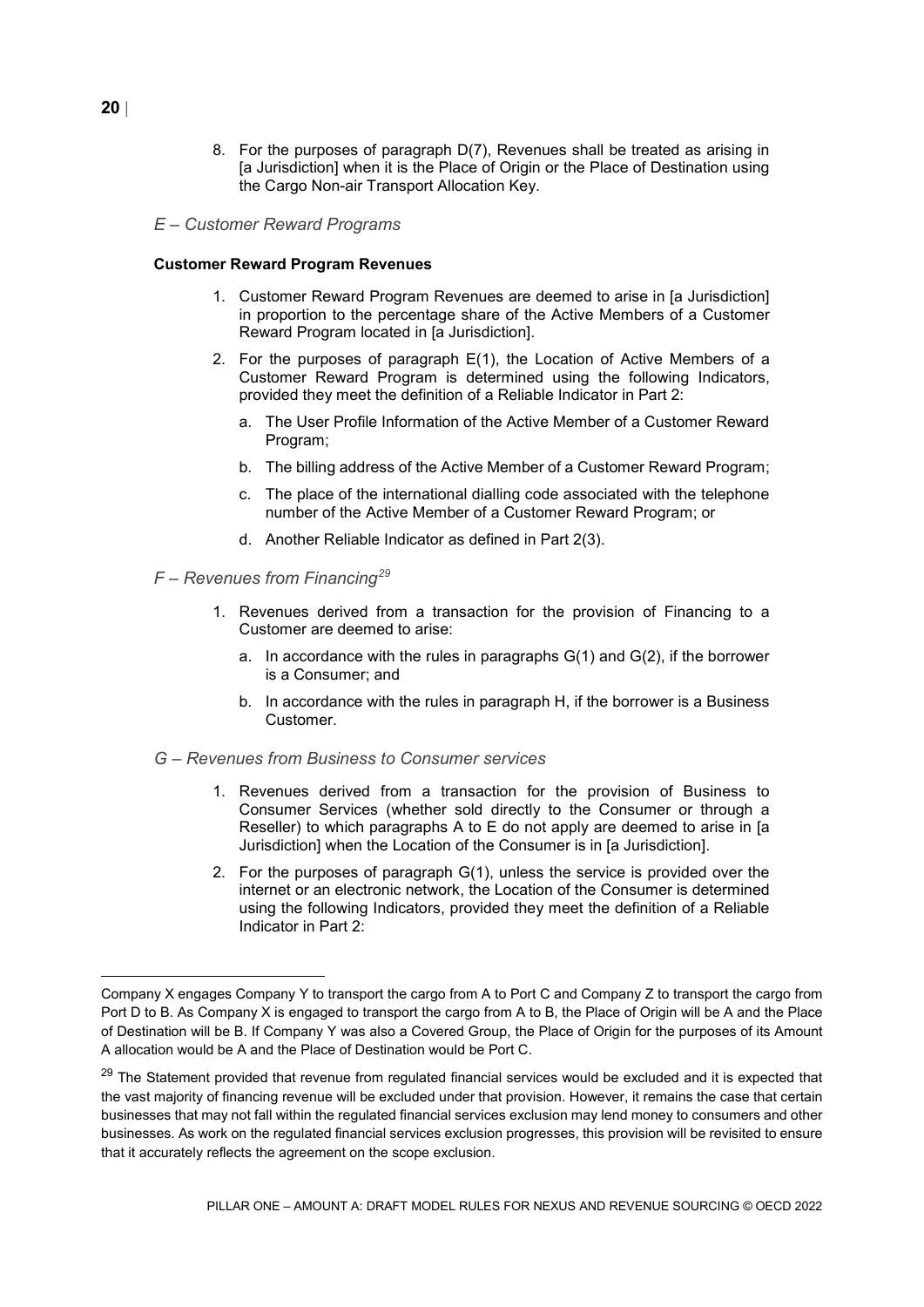- a. The billing address of the Consumer;
- b. The place of the international dialling code associated with the Consumer's telephone number; or
- c. Another Reliable Indicator as defined in Part 2(3).
- 3. For the purposes of paragraph G(1), if the service is provided over the internet or an electronic network, the Location of the Consumer is determined using the following Indicators, provided they meet the definition of a Reliable Indicator in Part 2:
	- a. The User Profile Information of the Consumer;
	- b. The billing address of the Consumer;
	- c. The geolocation of the device of the Consumer through which the purchase of the service is made;
	- d. The IP address of the device of the Consumer through which the purchase of the service is made;
	- e. Information reported to the Covered Group by the Reseller on the Location of the Consumer based on the Indicators in paragraphs G(3)(a) to (d); or
	- f. Another Reliable Indicator as described in Part 2(3).
- 4. To the extent no Reliable Indicator is available to determine the Location of the Consumer under paragraph G(3) and provided the conditions in Part 2(6) are met, those Revenues shall be treated as arising in [a Jurisdiction] using the Global Allocation Key.

#### *H – Revenues from Business to Business services*

- 1. Revenues derived from a transaction for the provision of Business to Business Services to which paragraphs A to E do not apply are deemed to arise in [a Jurisdiction] when the place of use of the Business to Business Service is in [a Jurisdiction].
- 2. For the purposes of paragraph H(1), the place of use of the Business to Business Service is determined using the following Indicators, provided they meet the definition of a Reliable Indicator in Part 2:[30](#page-21-0)
	- a. Information reported to the Covered Group by the Business Customer on the place of use of the service;
	- b. The place identified in the contract or other commercial documentation as the place where the service will be used by the Business Customer; or
	- c. Another Reliable Indicator<sup>[31](#page-21-1)</sup> as defined in Part  $2(3)$ .

<span id="page-21-0"></span> $30$  Given the complexities of identifying the place of "use" for certain services, the Commentary will give examples where information reported by the customer or information in the contract or commercial documentation would be reliable (such as consulting services that related to a specific acquisition or part of the business, or technical support services which names the location of the users that would be serviced, or services provided to a government agency). It will also clarify that there may be genuine commercial reasons as to why no Reliable Indicators are available, and that provided the Covered Group has taken reasonable steps to identify Reliable Indicators, there should be no negative inference from the use of the Allocation Keys permitted in the rule.

<span id="page-21-1"></span> $31$  The Commentary will confirm that the billing address may be treated as Another Reliable Indicator for a business customer as follows. For a small business customer or a small contract, the billing address may be used provided the Covered Group has no reason to believe that billing address is the address of a procurement hub or other place that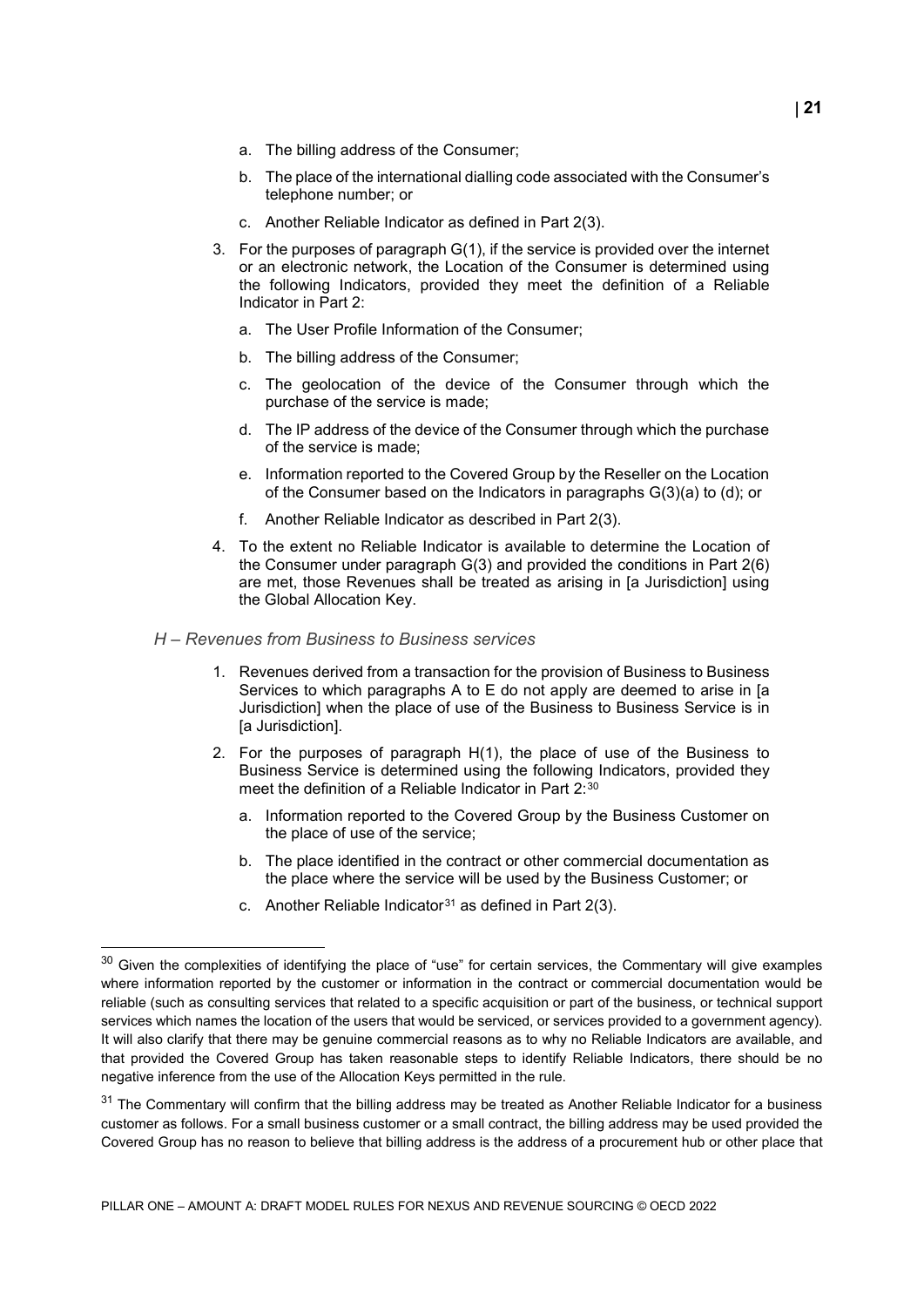- 3. The billing address of a Business Customer that is not a Large Business Customer is deemed to be Another Reliable Indicator for the purposes of paragraph H(2) unless the Covered Group has actual knowledge that the billing address is not the place of use of the Business to Business Service.
- 4. To the extent that no Reliable Indicator is available under paragraph H(2):
	- a. If the Business Customer is not a Large Business Customer, the place of incorporation of the Ultimate Parent Entity of the Business Customer is deemed to be a Reliable Indicator; or
	- b. If the Business Customer is a Large Business Customer, the Covered Group shall apply the method described in paragraph H(5).
- 5. Where a Business to Business Service is provided to a Large Business Customer and provided the conditions in Part 2(6) are met, the Revenues derived from that service shall be treated as arising in [a Jurisdiction] using the Headcount Allocation Key. In order to apply the Headcount Allocation Key, the Covered Group must take reasonable steps to obtain the jurisdictional breakdown of headcount of the Large Business Customer.
- 6. If the information is not obtained by the Covered Group under paragraph H(5) and provided the conditions in Part 2(6) are met, the Covered Group must apply the Aggregate Headcount Allocation Key.
- 7. For the purposes of applying paragraphs H(2) to H(6), the Covered Group must take reasonable steps to determine whether a Business Customer is a Large Business Customer.

#### **Business to Business Services sold through Resellers**

- 8. Revenues derived from a transaction for the provision of Business to Business Services sold through a Reseller are deemed to arise in [a Jurisdiction] when the place of use of the service by the Final Customer of the Reseller is in [a Jurisdiction].<sup>[32](#page-22-0)</sup>
- 9. For the purposes of paragraph H(8), the place of use of the Business to Business Service by the Final Customer is determined using:
	- a. The following Indicators, provided they meet the definition of a Reliable Indicator in Part 2:
		- i. Information on the Location of the Final Customer provided to the Covered Group by the Final Customer: [33](#page-22-1)

has no connection to the place of use of the service and a new paragraph has been added to the rule (paragraph 3) to reflect that position. For a Large Business Customer with a large total invoice amount for the fiscal year (i.e. above EUR [1 – 3 million]), the Covered Group would need to demonstrate that the billing address was reliable. This would be expected to be relatively limited in application, for example, where the Large Business Customer is not a multinational enterprise and only has a presence in one Jurisdiction which is the billing address.

<span id="page-22-0"></span> $32$  The Commentary would give examples of when a Covered Group would be expected to know that the purchaser was a Reseller. Generally, this would be evident from the contractual arrangements. The rule for Blended Transactions would apply where the Reseller was reselling the first service with its own services (e.g. a software package combined with a consulting service) in a combined transaction.

<span id="page-22-1"></span> $33$  The Commentary would give examples of when this might be the case, and when it would be reliable. For example, in the case of resale of software, the Final Customer may register the product directly with the Covered Group and include its details, including its address. However, this would not be a reliable indicator if the Covered Group knew that this was not the place of use of the service, for example, where the Final Customer is itself a Large Business Customer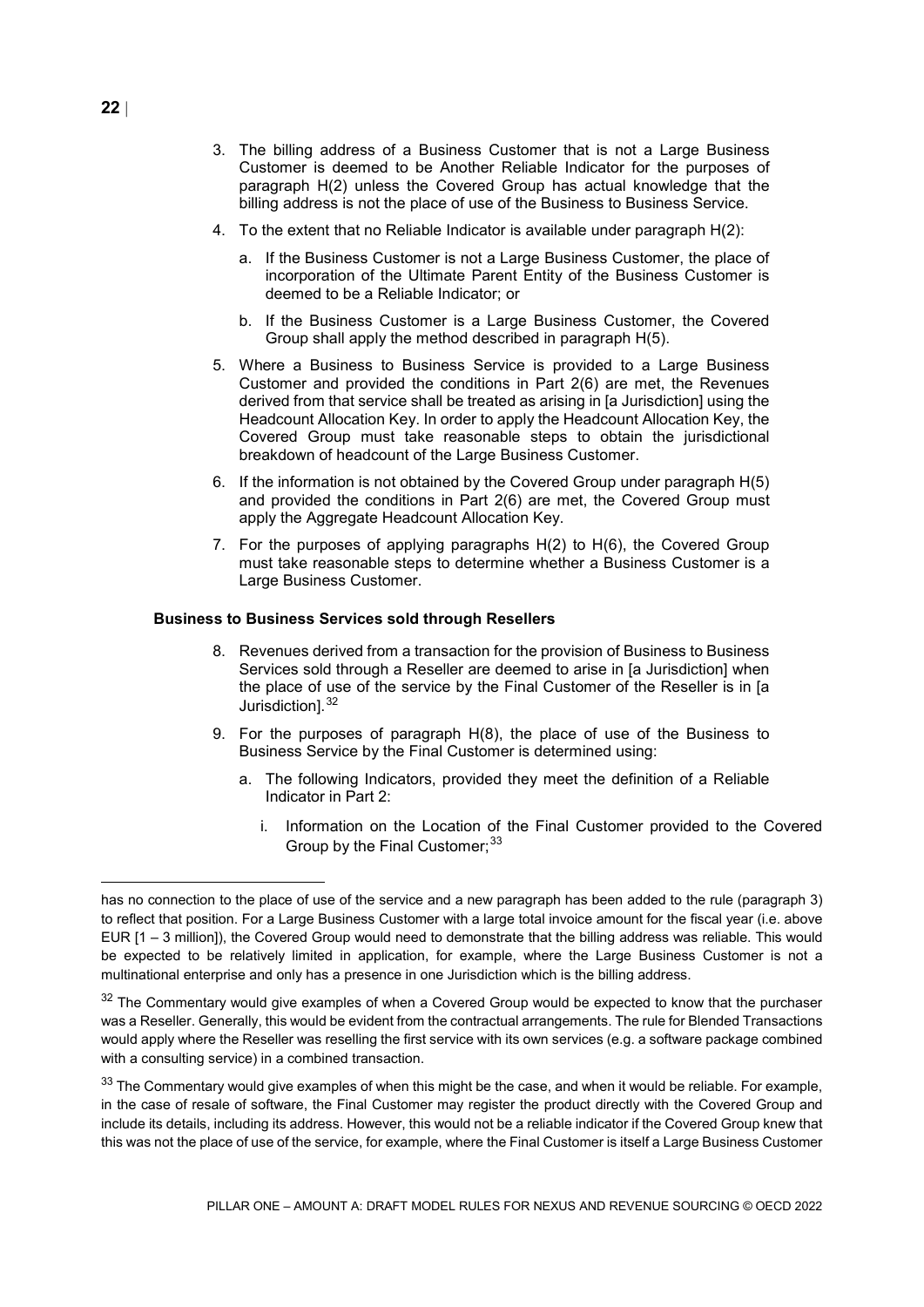- ii. Information reported by the Reseller to the Covered Group on the place of use of the service by the Final Customer determined by applying the Indicators in paragraphs H(2)(a) and (b);
- iii. The Location of the Reseller, provided that the Reseller is contractually restricted to selling in that Location or that it is otherwise reasonable to assume that the Reseller is located in the place of use of the services by the Final Customer; or
- iv. Another Reliable Indicator as defined in Part 2(3); or
- b. The method described in paragraph H(10), to the extent no Reliable Indicator is available.
- 10. To the extent that no Reliable Indicator is available under paragraph H(9), and provided the conditions in Part 2(6) are met, the Revenues derived from the sales of those services through a Reseller shall be treated as arising in [a Jurisdiction] using the Global Allocation Key.

#### <span id="page-23-0"></span>*Part 6 – Intangible Property[34](#page-23-1)*

 $\overline{a}$ 

#### *A – Revenues from licensing, sale or other alienation of Intangible Property*

1. Revenues derived from a transaction for licensing, sale or other alienation of Intangible Property are deemed to arise in [a Jurisdiction]:

<span id="page-23-1"></span> $34$  The Commentary will provide further guidance on the rules in Part 6, for instance:

- Context for applying the rules, which includes that they have been designed to ensure coherent outcomes whether a good or service is provided directly or whether IP is provided to support that good or service. This means that the rule for IP will generally follow the same types of indicators as would be the case for the relevant underlying good or service; for IP attached to finished goods, copyrighted work, and other IP, the indicators (or allocation key) looks for the Final Customer, and for services it depends on the type of service to which the IP relates.
- Guidance on when Intangible Property is used to support a service, as per paragraph A(1)(a), which includes a licence to use a character at a theme park (a location-specific service), a licence to use know-how and other intangibles in a fast food franchise (a location-specific service), a licence to use a computer code which is used to provide a cloud service (a B2B service). The rule refers the Covered MNE to the indicators and allocation keys used under the rule for that type of service in Part 5.
- Guidance on when Intangible Property relates to a finished good, as per paragraph A(2)(a), which would include when the intangible attaches to a finished good directly (e.g. a logo on a t-shirt), as well as attaching to a component that is incorporated into a finished good (e.g., branding related to a computer chip that appears on a laptop). This rule achieves coherence with the rule on components, which also looks to the Final Customer that uses the finished good. This is important, for example, where a transaction relating to a type of IP could be the sale of a component, for example, in respect of active ingredients in pharmaceuticals.
- Guidance on when Intangible Property relates to a Copyrighted Work, as per paragraph A(2)(b), which includes music provided on a streaming service.
- Guidance on when Intangible Property falls into paragraph A(2)(c), such as goodwill or un-commercialised IP. The rule in paragraph A(2)(c) is a catch-all category. This provides simplicity in the rules, and avoids

that is able to use the product in multiple jurisdictions. In practice, it is expected that services provided by a reseller are generally to smaller businesses, with the most complex and larger contracts provided directly by the Covered Group.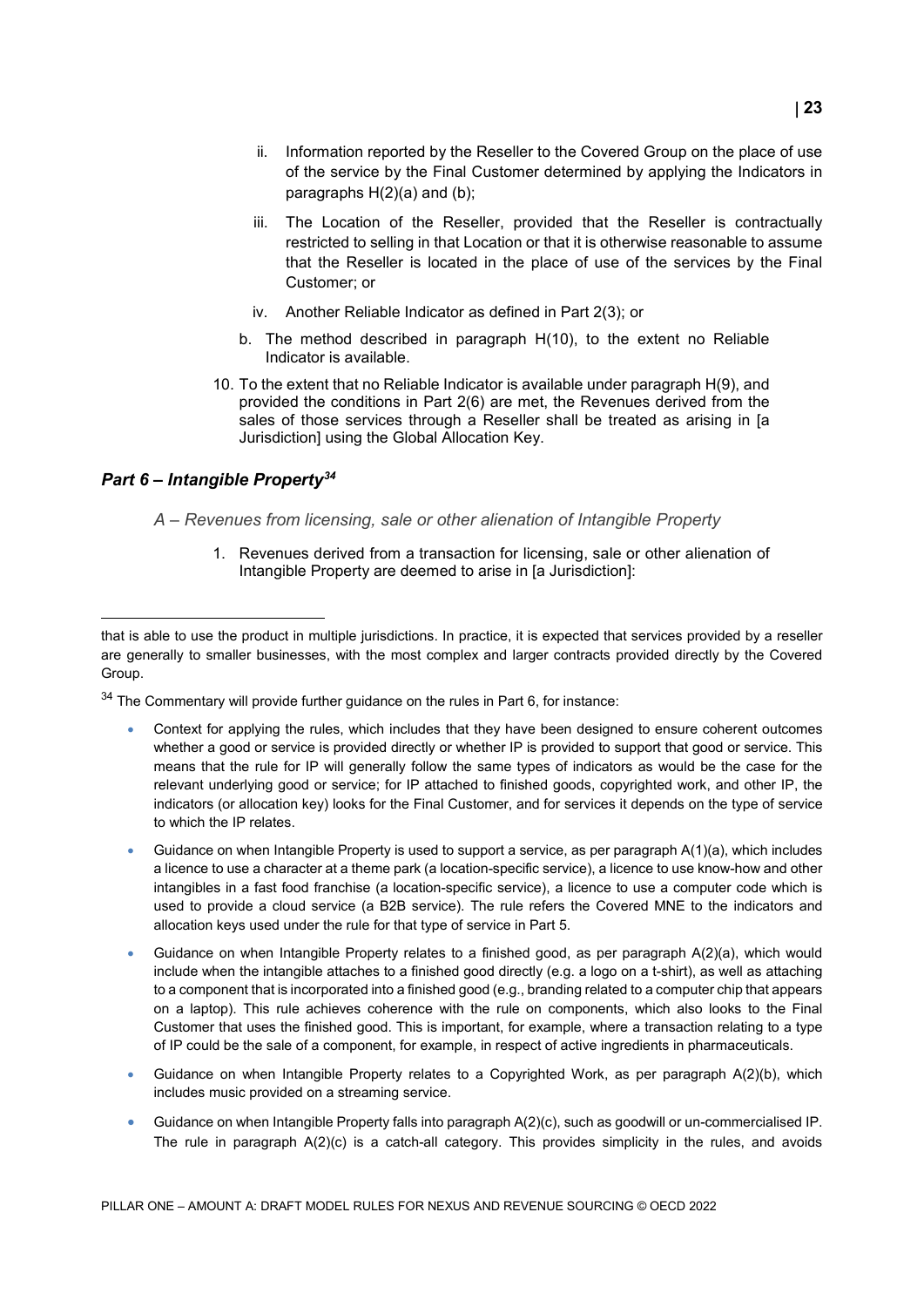- a. When the Intangible Property supports the provision of a service and the place of use of that service is in [a Jurisdiction]. The place of use of the service is identified using the relevant Indicators identified in Part 5, provided they meet the definition of a Reliable Indicator in Part 2; or
- b. In all other cases, when the place of use of the Intangible Property by the Final Customer is in [a Jurisdiction].
- 2. For the purposes of paragraph A(1)(b), the place of use of Intangible Property by the Final Customer is determined using the following Indicators, provided they meet the definition of a Reliable Indicator in Part 2:
	- a. If the Intangible Property relates to a Finished Good:
		- i. The place(s) of delivery of the Finished Goods to the Final Customer reported to the Covered Group by the licensee, Purchaser or other transferee (as applicable); or
		- ii. The place of the retail storefront selling the Finished Goods to the Final Customer; or
		- iii. Another Reliable Indicator as defined in Part 2(3).
	- b. If the Intangible Property relates to a Copyrighted Work:
		- i. The place(s) of delivery of the Copyrighted Work to the Final Customer reported to the Covered Group by the licensee, Purchaser or other transferee (as applicable) on:
			- a) The User Profile Information of the Final Customer;
			- b) The billing address of the Final Customer;
			- c) The geolocation of the device of the Final Customer on which the Copyrighted Work is received;
			- d) The IP address of the device of the Final Customer on which the Copyrighted Work is received;
			- e) The place of the retail storefront selling the Copyrighted Work to Final Customers; or
		- ii. Another Reliable Indicator as defined in Part 2(3).
	- c. If the Intangible Property is not covered by paragraphs  $A(1)(a)$ ,  $A(2)(a)$  or  $A(2)(b)$ :
		- i. The Location of the Final Customer of the licensee, as reported by the licensee, Purchaser or other transferee (as applicable); or
		- ii. Another Reliable Indicator as defined in Part 2(3).
- 3. To the extent that no Reliable Indicator is available under paragraphs  $A(1)(a)$ or A(2) and provided the conditions in Part 2(6) are met, Revenues derived

characterisation disputes that could arise from having different types of IP sourcing rules based on the uses of different types of IP. As is the case for components, it is recognised that obtaining reliable indicators on the final place of use is likely to be challenging, and for this reason an Allocation Key is provided in paragraph A(3).

<sup>•</sup> Guidance on how a Covered Group might demonstrate that revenue should not be treated as arising in a Jurisdiction using the Global Allocation Key.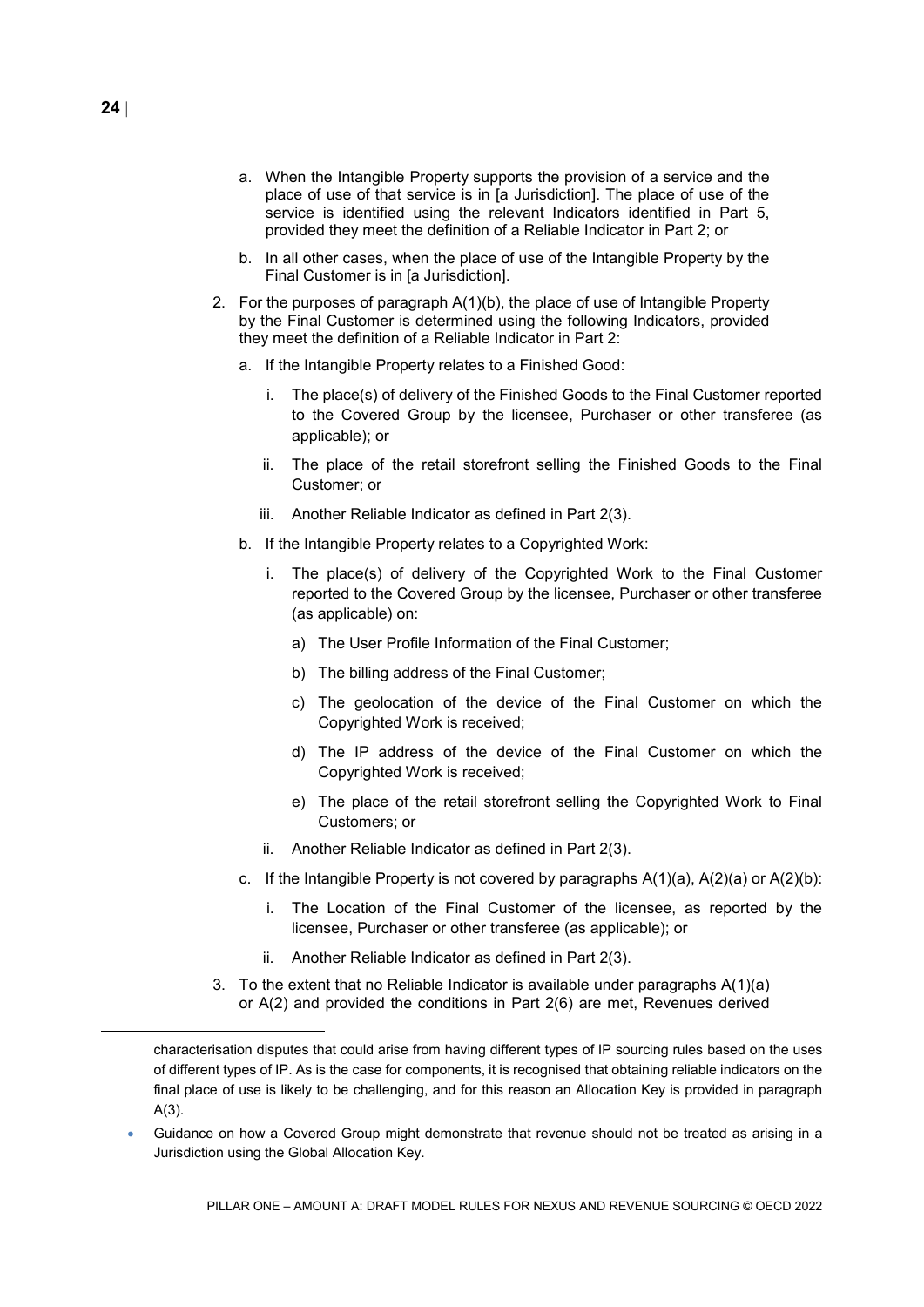from a transaction for licensing, sale or other alienation of Intangible Property shall be treated as arising in [a Jurisdiction] using the Global Allocation Key.

- *B – Revenues from licensing, sale or other alienation of user data*
	- 1. Revenues derived from a transaction for licensing, sale, or other alienation of user data are deemed to arise in [a Jurisdiction] when the Location of the User that is the subject of the data being transferred is in [a Jurisdiction].
	- 2. For the purposes of paragraph B(1), the Location of the User that is the subject of the data being transferred can be determined using the following Indicators, provided they meet the definition of a Reliable Indicator in Part 2:
		- a. The User Profile Information of the User;
		- b. The geolocation of the device of the User through which the user data is transferred;
		- c. The IP address of the device of the User through which the user data is transferred; or
		- d. Another Reliable Indicator as defined in Part 2(3).

#### <span id="page-25-0"></span>*Part 7 – Real Property*

- *A – Revenues from sale, lease or other alienation of Real Property*
	- 1. Revenues derived from sale, lease or other alienation of Real Property are deemed to arise in [a Jurisdiction] when the Real Property is located in [a Jurisdiction].
	- 2. For the purposes of paragraph A(1), the location of Real Property is determined using the following Indicators, provided they meet the definition of a Reliable Indicator in Part 2:
		- a. The address of the Real Property;
		- b. The Jurisdiction granting the right to exploit the Real Property; or
		- c. Another Reliable Indicator as defined in Part 2(3).

#### <span id="page-25-1"></span>*Part 8 – Government Grants*

- *A – Revenues from Government Grants*
	- 1. Revenues derived from a Government Grant are deemed to arise in [a Jurisdiction] when the Government Grant was made or funded by Government of [a Jurisdiction].
	- 2. If a Government Grant is funded by Government of [a Jurisdiction] and Governments of other Jurisdictions, the Revenues are deemed to arise in each Jurisdiction in proportion to the percentage share of the funding provided by each Jurisdiction and in the absence of such information, the Revenues are deemed to arise equally in each Jurisdiction.

#### <span id="page-25-2"></span>*Part 9 – Non-customer Revenues*

1. Non-customer Revenues are deemed to arise in [a Jurisdiction] in proportion to the share of Revenues that arise in [a Jurisdiction] under Parts 3 to 8.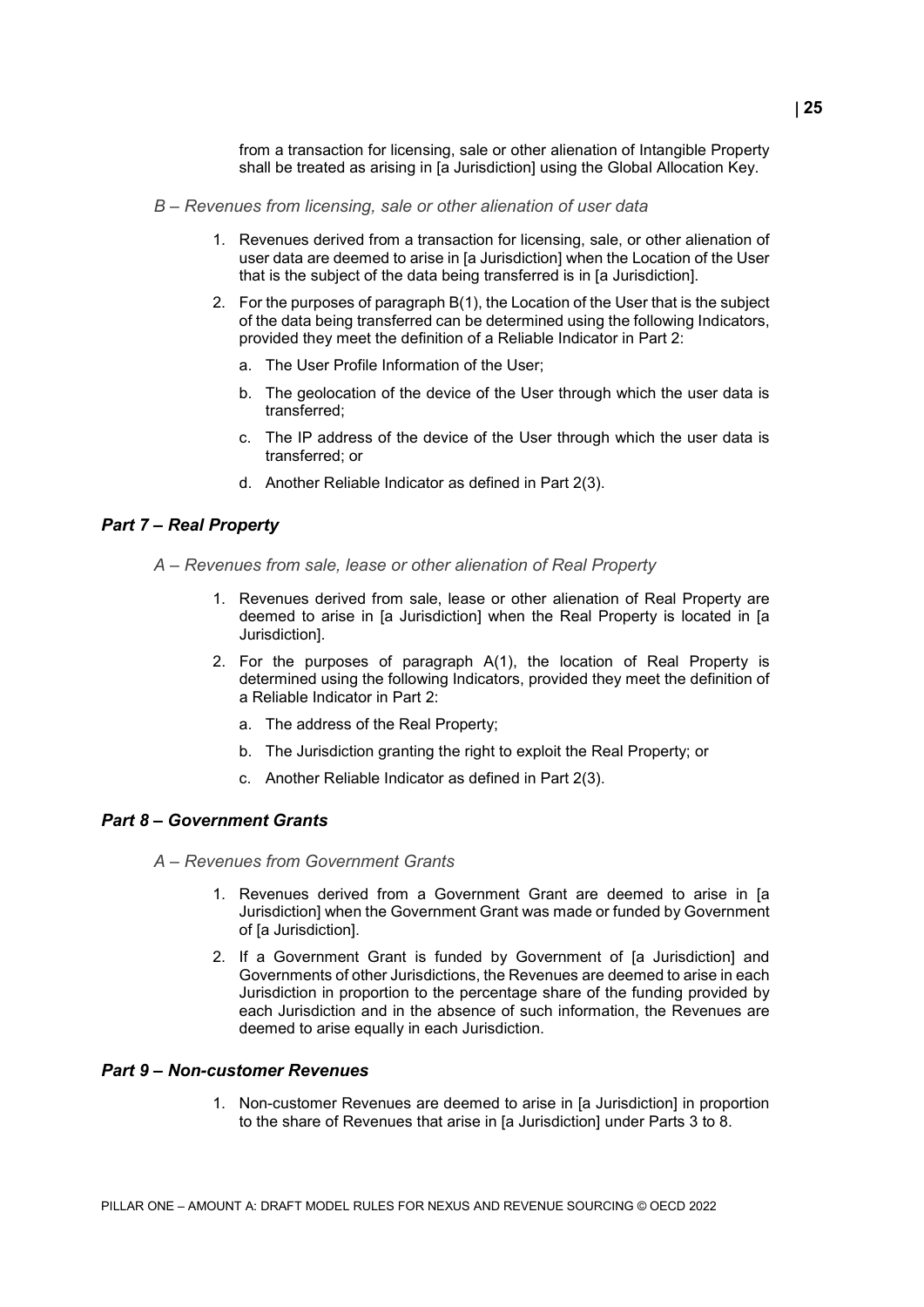#### <span id="page-26-0"></span>*Part 10 – Definition[s35](#page-26-1)*

1. For the purposes of Article[X] of the Model Rules and this Schedule, the following definitions apply:

#### **General definitions**

- 2. "Allocation Key" means the Regional Allocation Key, the Low Income Jurisdiction Allocation Key, the Global Allocation Key, the Aggregate Headcount Allocation Key, the Cargo Air Transport Allocation Key, the Cargo Non-air Transport Allocation Key, the Headcount Allocation Key, the Passenger Air Transport Allocation Key, and the Passenger Non-air Transport Allocation Key.
- 3. "Business Customer" means a person who acquires a good or service in a capacity other than as a Consumer and includes a Government.
- 4. "Consumer" means an individual who acquires a good or service for personal purposes, rather than for commercial or professional purposes.
- 5. "Customer" means a person who acquires a good or service, digital content, user data or Intangible Property from the Covered Group in the ordinary course of trade of the Covered Group.
- 6. "Final Customer" means a person (including a Government) acquiring the Finished Good, Copyrighted Work or service for consumption or use, other than a Component.
- 7. "Global Allocation Key" means that Revenues are deemed to arise in each Jurisdiction in proportion to its percentage share of [final consumption expenditure]<sup>[36](#page-26-2)</sup> as published by the United Nations Conference on Trade and Development, apart from those Jurisdictions in which the Covered Group has demonstrated that Revenues did not arise pursuant to the Knock-out Rule. If final consumption expenditure is not available for [a Jurisdiction], an approximation of final consumption expenditure is calculated based on [a Jurisdiction]'s population and the average ratio of final consumption expenditure to population for all Jurisdictions for which final consumption expenditure was available. $37$
- 8. "Government" includes a government, a political subdivision or local authority thereof, the central bank of the Jurisdiction or any institution wholly owned by that Jurisdiction or a political subdivision or local authority thereof.
- 9. "Jurisdiction" means a country or territory that is a jurisdiction for tax purposes.[38](#page-26-4)

<span id="page-26-4"></span>38 Certain jurisdictions will not participate in Amount A and are not a "Participating Jurisdiction", i.e. because they have not joined the consensus, have not implemented legislation and the Multilateral Convention, or are not Inclusive

<span id="page-26-1"></span> $35$  The Commentary will provide further guidance on the rules in Part 8, for instance:

<sup>•</sup> Guidance on the classification of certain goods and services, such as under which category electricity supply would fall, as well as the alienation of movable properties and immovable properties.

<span id="page-26-2"></span> $36$  The use of final consumption expenditure or another proxy such as GDP is still under consideration for revenues from Components and B2B services sold through a reseller.

<span id="page-26-3"></span><sup>&</sup>lt;sup>37</sup> The Commentary will provide further guidance on how to apply the macro-economic proxies, e.g. on calculation of the approximation, including an example.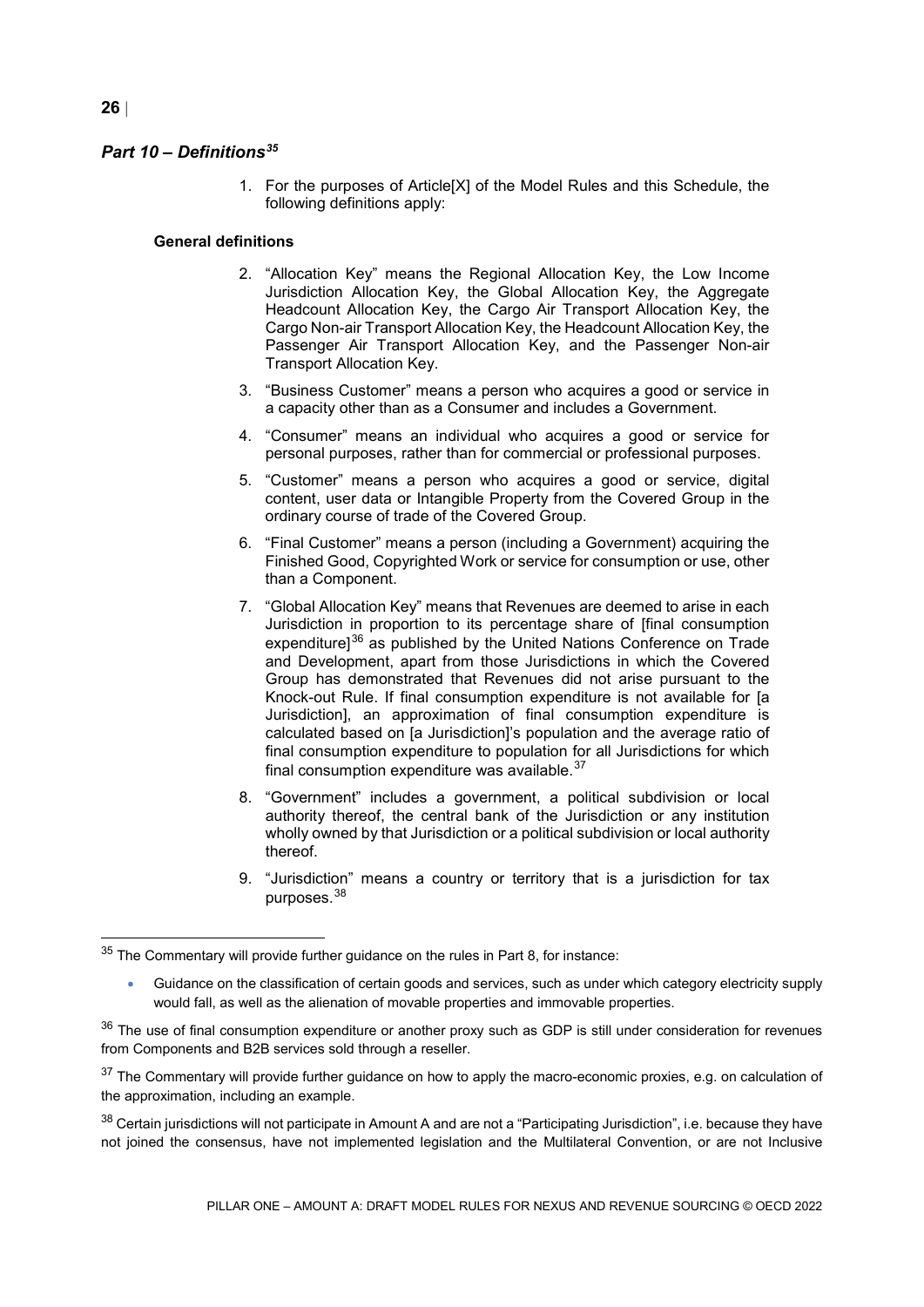- 10. "Knock-out Rule" means, in the context of applying an Allocation Key, a requirement that the Covered Group must identify a Jurisdiction or a group of Jurisdictions where it can be reasonably assumed that Revenues did not arise. [39](#page-27-0)
- 11. "Location" means in the context of a business where that business has its physical premises from where it operates and in the context of an individual the place where an individual is habitually located.<sup>[40](#page-27-1)</sup>

#### **Part 1 – Categorising transactions**

- 12. "Main Transaction" means a transaction entered into by a Covered Group with a Customer that is the primary profit driver of a multi-transaction bundle.
- 13. "Supplementary Transaction" means a transaction that:
	- a. Would not have been entered into but for the Main Transaction;
	- b. Is entered into by the Covered Group with the same Customer as the Main Transaction; and
	- c. From which the gross receipts will not exceed [5]% of the total gross receipts from the Supplementary Transaction(s) and Main Transaction(s) combined.

#### **Part 3 – Finished Goods**

- 14. "Digital Good" means the provision of content through digital means (e.g. music, books, videos, texts, games, applications, computer programmes, software, online newspapers, online libraries and online databases), whether for access one time, a limited period or in perpetuity.
- 15. "Finished Good" means any tangible good sold to a Final Customer.

Framework members. In this regard, it is important to make a distinction between sourcing and allocation. Sourcing answers the question of where revenue is deemed to arise for the purposes of Amount A. All revenue must be sourced – that is, the question must be answered as to where the revenue arose. Allocation is the process of sharing the profit with a jurisdiction. Allocation only takes place if (i) the sourcing rule identifies the Jurisdiction as being the market for the revenue in question; (ii) the Jurisdiction is a Participating Jurisdiction; and (iii) if the nexus conditions have been met. In other words, a Jurisdiction that is not a Participating Jurisdiction cannot receive an Amount A allocation. As the profit allocation rules are finalised, some aspects of the revenue sourcing rules, such as whether the allocation keys should apply to Participating Jurisdictions only or all jurisdictions, will be updated accordingly.

<span id="page-27-0"></span><sup>&</sup>lt;sup>39</sup> The Commentary will provide further guidance on the application of the knock-out rule, and that the Covered Group should take reasonable steps to apply the knock-out rule before allocating revenue based on the allocation key. The knock-out rule is provided so that where there is reliable information about the locations where a good or service is ultimately used (even if this cannot be allocated in specific proportions), revenue would be only sourced to those jurisdictions under this "knock-out rule." The knock-out rule applies in two ways. First, where the Covered Group has actual knowledge that the good or service is not provided to certain jurisdictions, such as where there is a trade embargo. Second, where the Covered Group has actual knowledge (e.g. from the contract or from the customer) that the good or service is ultimately consumed in a specific set of jurisdictions, then the allocation would be according to headcount only in that set of jurisdictions, and all other jurisdictions can be removed from the allocation – and in this sense it operates as a "knock-in" rule.

<span id="page-27-1"></span> $40$  Commentary will provide additional quidance on the meaning of this term and will confirm that the tax residence of the business or individual (where that is known to the Covered Group) can be taken as its location.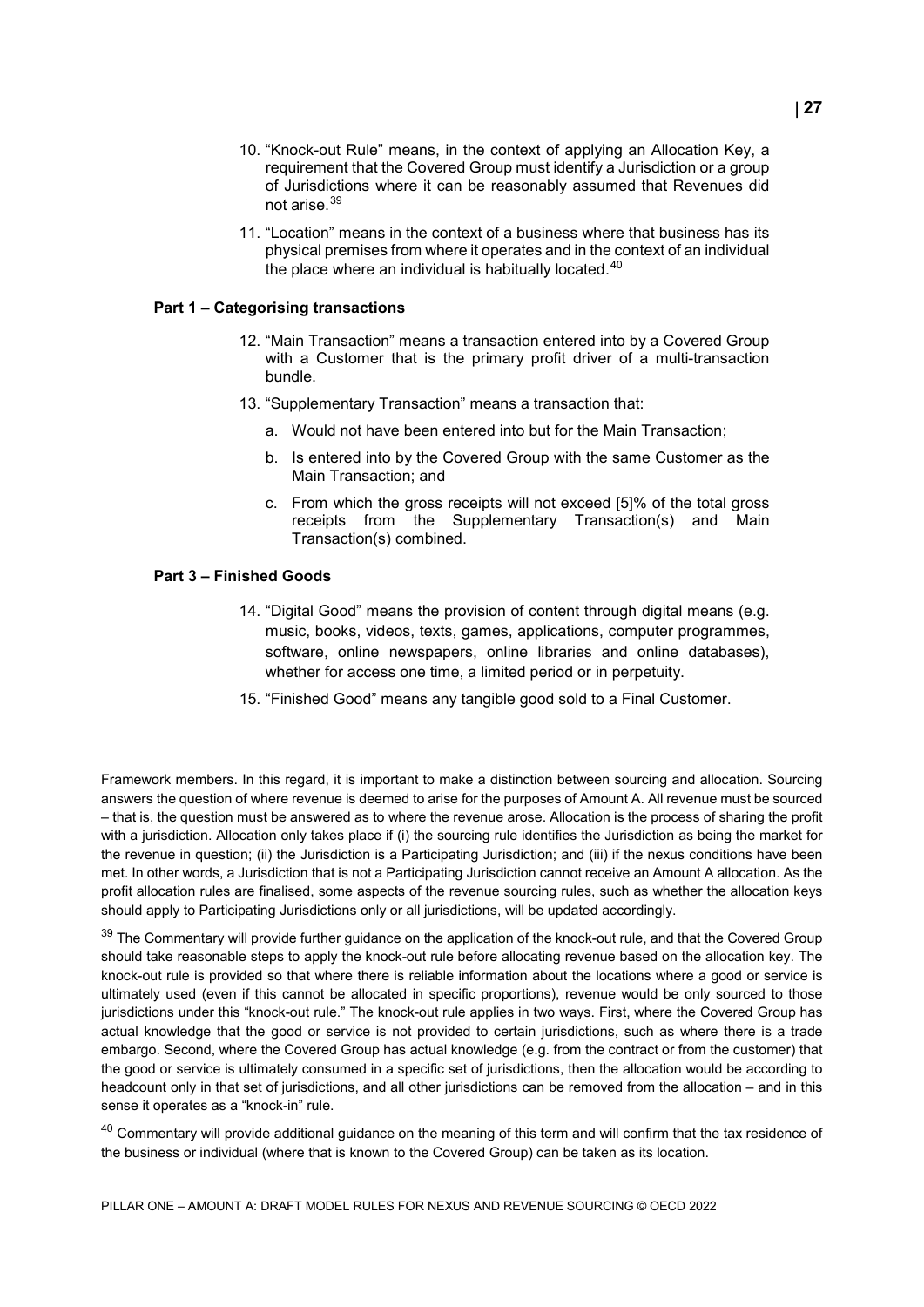- 16. "Independent Distributor" means an enterprise that is not a member of the Covered Group that distributes or resells the Covered Group's Finished Goods.
- 17. "Low Income Jurisdiction" means a Jurisdiction that is defined for the Period by the World Bank as a Low-Income Economy or as a Lower-Middle Income Economy.
- 18. "Region" means a group of Jurisdictions in which an Independent Distributor distributes or resells Finished Goods of the Covered Group, whether associated by geographical proximity or not.

#### **Part 4 – Components**

19. "Component" means a tangible good or a Digital Good sold to a Business Customer that will be incorporated into another good for sale.

#### **Part 5 – Services**

- 20. "Active Member of a Customer Reward Program" means a member of that program that has redeemed or earned units during the Period.
- 21. "Advertising Service" means the provision or facilitation of advertising and includes services for the purchase, storage and distribution of advertising messages, and for advertising monitoring and performance measurement.
- 22. "Aggregate Headcount Allocation Key" means that Revenues are deemed to arise in each Jurisdiction in proportion to the percentage share of aggregated employee headcount identified in:
	- a. the aggregated Country-by-Country Reporting statistics of the Jurisdiction of which the Ultimate Parent Entity of the Large Business Customer is resident [as published by the OECD / made available on the Amount A filing portal]; or
	- b. the Alternative Aggregate Headcount Statistics [as published by the OECD / made available on the Amount A filing portal], if the aggregated Country-by-Country Report statistics of the Jurisdiction identified in (a) are not available,

apart from those Jurisdictions in which the Covered Group has demonstrated pursuant to the Knock-out Rule that Revenues did not arise. [41](#page-28-0)

23. "Alternative Aggregate Headcount Statistics" are those statistics [published by the OECD / made available on the Amount A platform] for the purpose of allocating Revenues from Business to Business Services provided to a Large Business Customer where the aggregated Country-

<span id="page-28-0"></span> $41$  The Commentary would explain that if the UPE of the Large Business Customer is in a jurisdiction with less than the de minimis number of CBCR filers, a separate proxy will be provided to protect taxpayer confidentiality, for example, based on a significant portion being allocated to the headquarters jurisdiction and a portion using regional aggregated statistics. The Commentary would further explain that the most recent aggregated CBCR data that is made available [in the Amount A portal] should be used for this purpose, even though the data in the aggregated CBCR information would relate to a fiscal year prior to the one for which revenue is being sourced.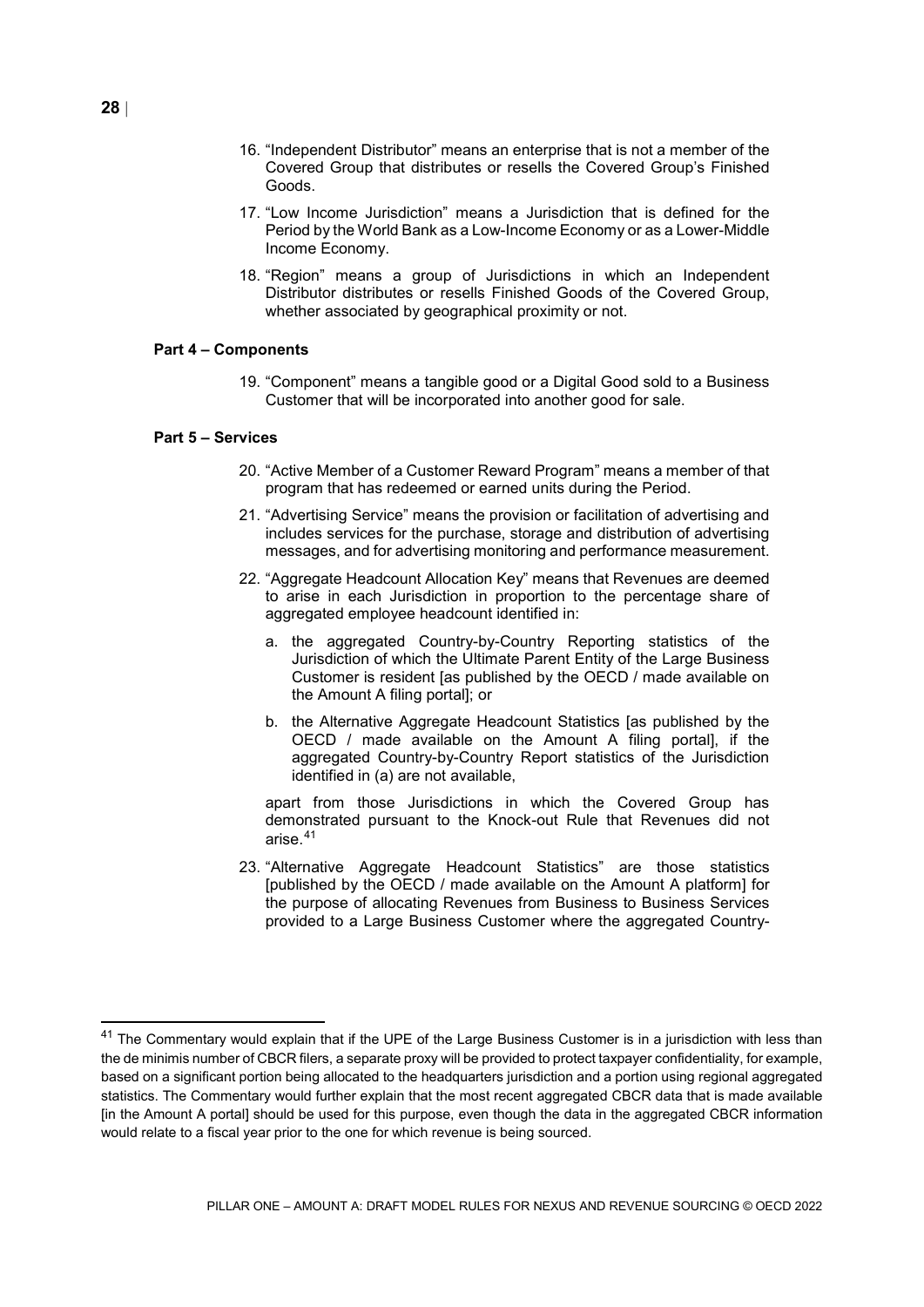by-Country Report statistics of the Jurisdiction of which the Ultimate Parent Entity of the Large Business Customer are unavailable.<sup>[42](#page-29-0)</sup>

- 24. "Business to Business Service" means a service that is provided to a Business Customer, but does not include transactions subject to the rules in Part 6 (Intangible Property).
- 25. "Business to Consumer Service" means a service that is provided to Consumers.
- 26. "Cargo Air Transport Service" means any service for the carriage of cargo from one location to another by air and includes transactions that supplement those services provided by the Covered Group that would not be entered into by the Covered Group but for the services they supplement.<sup>[43](#page-29-1)</sup> Such a service is not treated as any other type of service for the purposes of Part 5.
- 27. "Cargo Air Transport Allocation Key" means that Revenues are deemed to arise in each Jurisdiction in proportion to the percentage share of cargo weight transported from a Place of Take-off or to a Place of Landing by a Covered Group in each Jurisdiction. The proportion is determined as:
	- a. The sum of the cargo weight transported by a Covered Group in a Period from a Place of Take-off in [a Jurisdiction] and the cargo weight transported by a Covered Group in a Period to a Place of Landing in [a Jurisdiction]; divided by
	- b. The sum of the cargo weight transported by a Covered Group in a Period from Places of Take-off in all Jurisdictions plus the cargo weight transported by the Covered Group in a Period to Places of Landing in all Jurisdictions.
- 28. "Cargo Non-air Transport Allocation Key" means that Revenues are deemed to arise in each Jurisdiction in proportion to the percentage share of cargo transported in a Period from a Place of Origin or to a Place of Destination in each Jurisdiction. The proportion is determined as:
	- a. The sum of the volume or weight (as the case may be) of cargo transported by a Covered Group in a Period from a Place of Origin in [a Jurisdiction] and the volume or weight (as the case may be) of cargo transported by a Covered Group in a Period to a Place of Destination in a Jurisdiction; divided by
	- b. The sum of the volume or weight (as the case may be) of cargo transported by the Covered Group in a Period from Places of Origin in all Jurisdictions and to Places of Destination in all Jurisdictions. [44](#page-29-2)

<span id="page-29-0"></span> $42$  Options for developing alternative data points that may be used in the absence of UPE-specific aggregated CBCR data are under consideration, and could include statistical trends related to the concentration of employees in the UPE jurisdiction, and / or statistical trends related to certain regions.

<span id="page-29-1"></span><sup>&</sup>lt;sup>43</sup> The Commentary will give typical examples of such transactions, e.g., terminal services and revenue from codeshare arrangements.

<span id="page-29-2"></span><sup>&</sup>lt;sup>44</sup> The Commentary will give examples of how to apply the 50/50 split in this allocation key, including that for bulk carriers, oil tankers and chemical tankers and gas tankers, volume is measured in metric tonnes; for liner shipping the volume of cargo is measured based on the volume of destination containers discharged (and that the volume of empty containers discharged should be excluded from the volume of destination containers discharged); for Roll-on/roll-off (RoRo) ships the volume is measured in lane metres; for Car Carriers the volume is measured in Car Equivalent Units;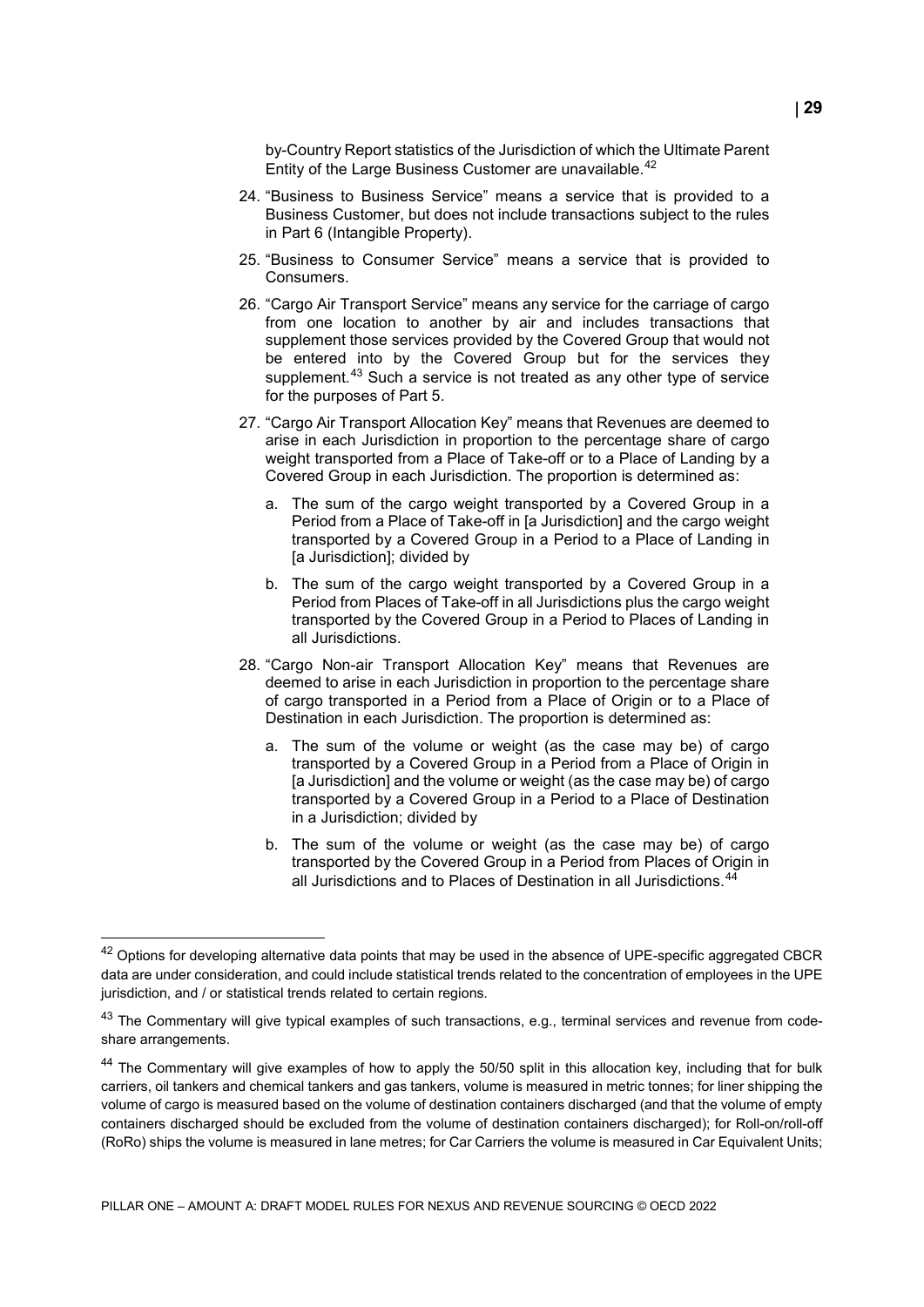- 29. "Cargo Non-air Transport Service" means any service, other than Cargo Air Transport Services, for the carriage of cargo from one location to another and includes transactions that supplement those services provided by the Covered Group and that would not be entered into by the Covered Group but for the services they supplement.<sup>[45](#page-30-0)</sup> Such a service is not treated as any other type of service for the purposes of Part 5.
- 30. "Cargo Transport Service" means a Cargo Air Transport Service or a Cargo Non-air Transport Service.
- 31. "Customer Reward Program" means a marketing program of a Covered Group designed to win customer loyalty by awarding units to a Customer which may be redeemed for other goods and services and includes such marketing programs where the Covered Group sells units to third party Business Customers for award to mutual Customers.
- 32. "Customer Reward Program Revenues" means Revenues generated from the operation of a Customer Reward Program other than Revenues generated from the redemption of awarded units for goods or services provided by the Covered Group.
- 33. "Digital Service" means a service that is provided over the internet or an electronic network, including streaming, gaming or other services for accessing online content but does not include Digital Goods.
- 34. "Financing" means the lending of money.
- 35. "Headcount Allocation Key" means that Revenues are deemed to arise in each Jurisdiction in proportion to the percentage share of employee headcount of the Large Business Customer as reported in its most recently filed Country-by-Country Report, apart from those Jurisdictions in which the Covered Group has demonstrated that Revenues did not arise pursuant to the Knock-out Rule.
- 36. "Large Business Customer" means a Business Customer that is a member of a Group that is required to file a Country-by-Country report, as defined [add title or reference to the domestic Country-by-Country Reporting legislation]. If the total invoice amount for services provided to a Business Customer does not exceed EUR [1-3] million in the Period, the Covered Group may treat the Business Customer as not being a Large Business Customer.[46](#page-30-1) If the Covered Group has taken reasonable steps to confirm whether a Business Customer is a Large Business Customer, the Covered Group may rely on that conclusion.<sup>[47](#page-30-2)</sup> If upon taking reasonable steps, the

 $\ddot{\phantom{a}}$ 

and for Passenger Roll-on/Roll-off (RoPax) ships the volume is measured in lane metres plus total number of passengers.

<span id="page-30-0"></span> $45$  The Commentary will include typical examples of the transactions that would be regarded as supplementing revenue from the carriage of cargo, including for example, revenue earned from detention fees imposed for the late return of containers.

<span id="page-30-1"></span><sup>&</sup>lt;sup>46</sup> The ability to treat a Large Business Customer as not being a Large Business Customer is designed to ease the compliance burden for Covered Groups. However, this treatment is optional and the Covered Group may choose not to rely on this provision and continue to treat the Business Customer as a Large Business Customer, for example if it is burdensome to accurately identify the total invoice amount in the Period.

<span id="page-30-2"></span> $47$  Commentary will give guidance on what reasonable steps should be taken to confirm whether the Business Customer is a Large Business Customer. If the invoice amount for services provided to the Business Customer exceeds EUR [1-3] million in the Period, such reasonable steps could require the Covered Group to ask the Business Customer if it meets the definition of a Large Business Customer. The Covered Group may rely on the information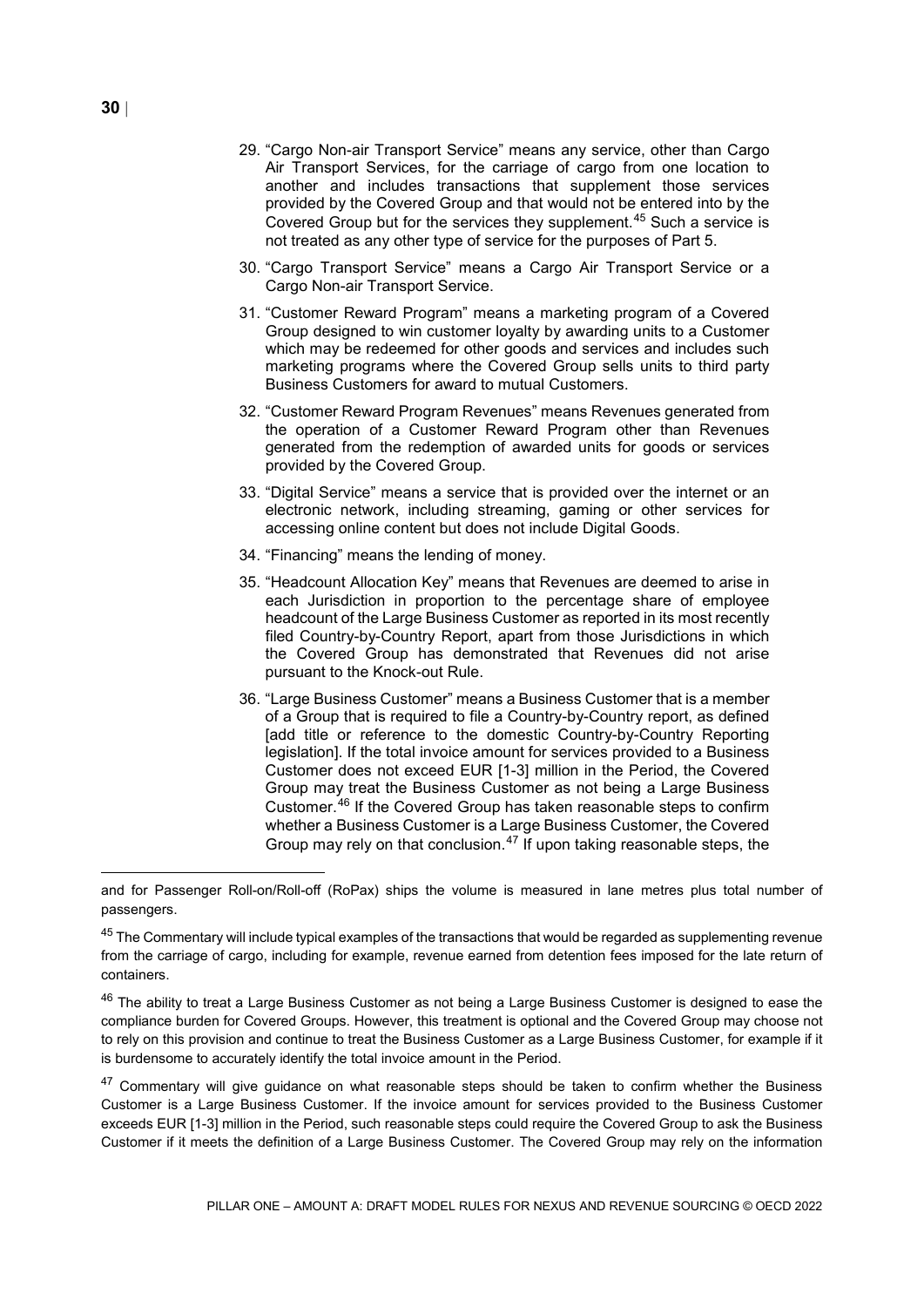Covered Group cannot confirm whether a Business Customer is a Large Business Customer, the Covered Group may treat the Business Customer as not being a Large Business Customer.

- 37. "Offline Service" means a service that is not delivered over the internet or an electronic network, irrespective of the manner in which that service was procured and includes the supply of personal or business accommodations or premises, on a short-term or long-term basis.<sup>[48](#page-31-0)</sup>
- 38. "Online Intermediation Service" means the provision of an online platform to enable users to sell, lease, advertise, display or otherwise offer goods or services to other users provided the Revenues derived from the service are dependent on the conclusion of transactions between users of the service. It does not include the online sale of goods and services of the platform's own inventory.
- 39. "Passenger Air Transport Allocation Key" means that Revenues are deemed to arise in each Jurisdiction in proportion to the percentage share of available passenger capacity<sup>[49](#page-31-1)</sup> arriving to a Place of Landing in each Jurisdiction. The proportion is determined as:
	- a. The available passenger capacity of a Covered Group in a Period arriving to Place of Landing in a Jurisdiction; divided by
	- b. The available passenger capacity of the Covered Group in a Period arriving to Places of Landing in any Jurisdiction.
- 40. "Passenger Air Transport Service" means any service for the carriage of passengers from one location to another by air and includes transactions (other than Customer Reward Program Revenue) that are ancillary to those services provided by the Covered MNE Group and would not be entered into by the Covered Group but for the services they supplement.<sup>[50](#page-31-2)</sup> Such a service is not treated as any other type of transaction for the purposes of this Schedule.
- 41. "Passenger Non-air Transport Allocation Key" means that Revenues are deemed to arise in each Jurisdiction in proportion to the percentage share of passengers transported in a Period to a Place of Destination in each Jurisdiction. The proportion is determined as:
	- a. The number of passengers transported by a Covered Group in a Period to Places of Destination in a Jurisdiction; divided by

 $\ddot{\phantom{a}}$ 

provided by the Business Customer unless it has actual knowledge that it is incorrect. The Covered Group could be expected to undertake online research to view the financial statements of that Customer and whether such statements record consolidated group revenue exceeding EUR 750 million. In addition, once CBCR data is made publicly available in EU jurisdictions, a Covered Group would be expected to check whether the business customer has made such information available publicly. A Covered Group would not be expected to require this information from its customer as a contractual term.

<span id="page-31-0"></span><sup>&</sup>lt;sup>48</sup> The Commentary will confirm that Offline Services includes: hotel, apartment and house accommodations, taxi services, food delivery.

<span id="page-31-1"></span><sup>&</sup>lt;sup>49</sup> The Commentary will clarify that available passenger capacity should be measured by reference to the number of passenger seats on an aircraft.

<span id="page-31-2"></span><sup>50</sup> The Commentary will give typical examples of such transactions, such as on-board sales of food and goods, onboard advertising, on the ground lounge and terminal services, revenue from code-share arrangements and ancillary maintenance services provided to other airlines.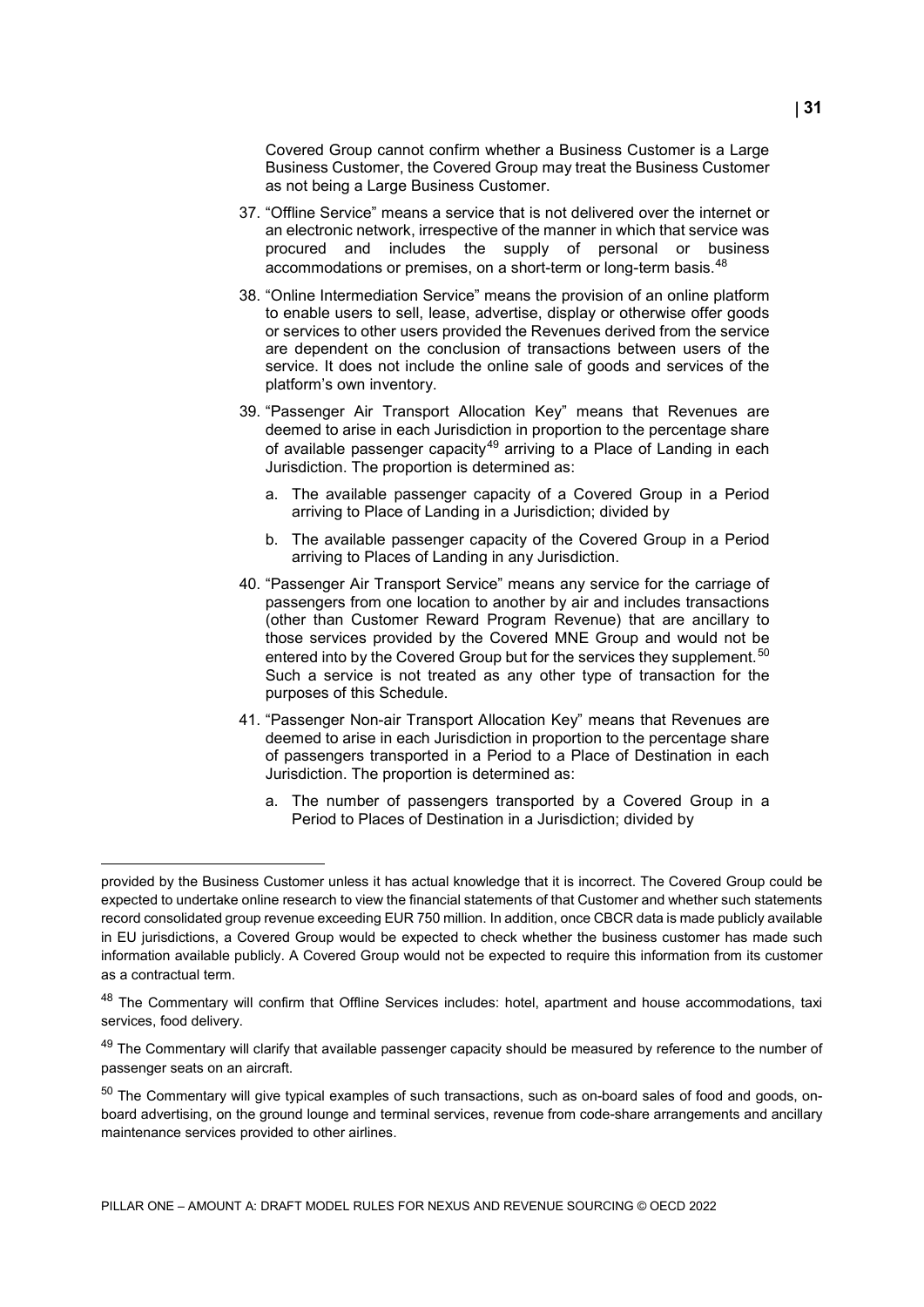- b. The number of passengers transported by the Covered Group in a Period to Places of Destination in any Jurisdiction.
- 42. "Passenger Non-air Transport Service" means any service, other than Passenger Air Transport Services, for the carriage of passengers from one location to another and includes transactions (other than Customer Reward Programs) that supplement those services provided by the Covered Group and would not be entered into by the Covered Group but for the services they supplement.<sup>[51](#page-32-0)</sup> Such a service is not treated as any other type of service for the purposes of Part 5.
- 43. "Passenger Transport Service" means a a Passenger Air Transport Services or Passenger Non-air Transport Services.
- 44. "Place of Destination" for Non-air Transport Services means the place in a Jurisdiction where passengers alight or cargo is unloaded from the ship, train, bus, truck or other vessel by or on behalf of the Covered Group but does not include Transit Stops and for Air Transport Services means the Place of Landing.
- 45. "Place of Landing" means the Jurisdiction where the passengers alight or cargo is unloaded from the aircraft, helicopter or other air transport vessel.
- 46. "Place of Origin" for Non-air Transport Services means the place in a Jurisdiction where passengers board or cargo is loaded onto the ship, train, bus, truck or other vessel by or on behalf of the Covered Group but does not include Transit Stops and for Air Transport Services means the Place of Take-off.
- 47. "Place of Take-off" means the place in a Jurisdiction where the cargo is loaded onto the aircraft, helicopter or other air transport vessel.
- 48. "Purchaser" means the party making a payment under a contract to acquire a good or service.
- 49. "Reseller" means a Business Customer that buys a service subject to the condition that the service is solely for onward sale to a third party but does not include a Business Customer that acquires a service as an input to facilitate the provision of a different service to a third party.
- 50. "Seller" means the party providing the good or service under a contract with a Purchaser.
- 51. "Service Connected to Tangible Property" means a service which satisfies one of the following conditions:
	- a. Substantially all of the service is performed at the location of the tangible property and the service results in physical manipulation of the property whether through building, demolition, manufacturing, assembly, maintenance or repair;
	- b. Any lease of, hire of or licence to use tangible property;
	- c. The provision of utilities services to a fixed premises including electricity, internet and telecommunications services and for this purpose, the fixed premises is the relevant tangible property;

<span id="page-32-0"></span><sup>&</sup>lt;sup>51</sup> The Commentary will give typical examples of the type of income that might be regarded as supplementing transactions for the carriage of passengers, including, sales of food and duty free on-board and revenue from advertising displayed on-board.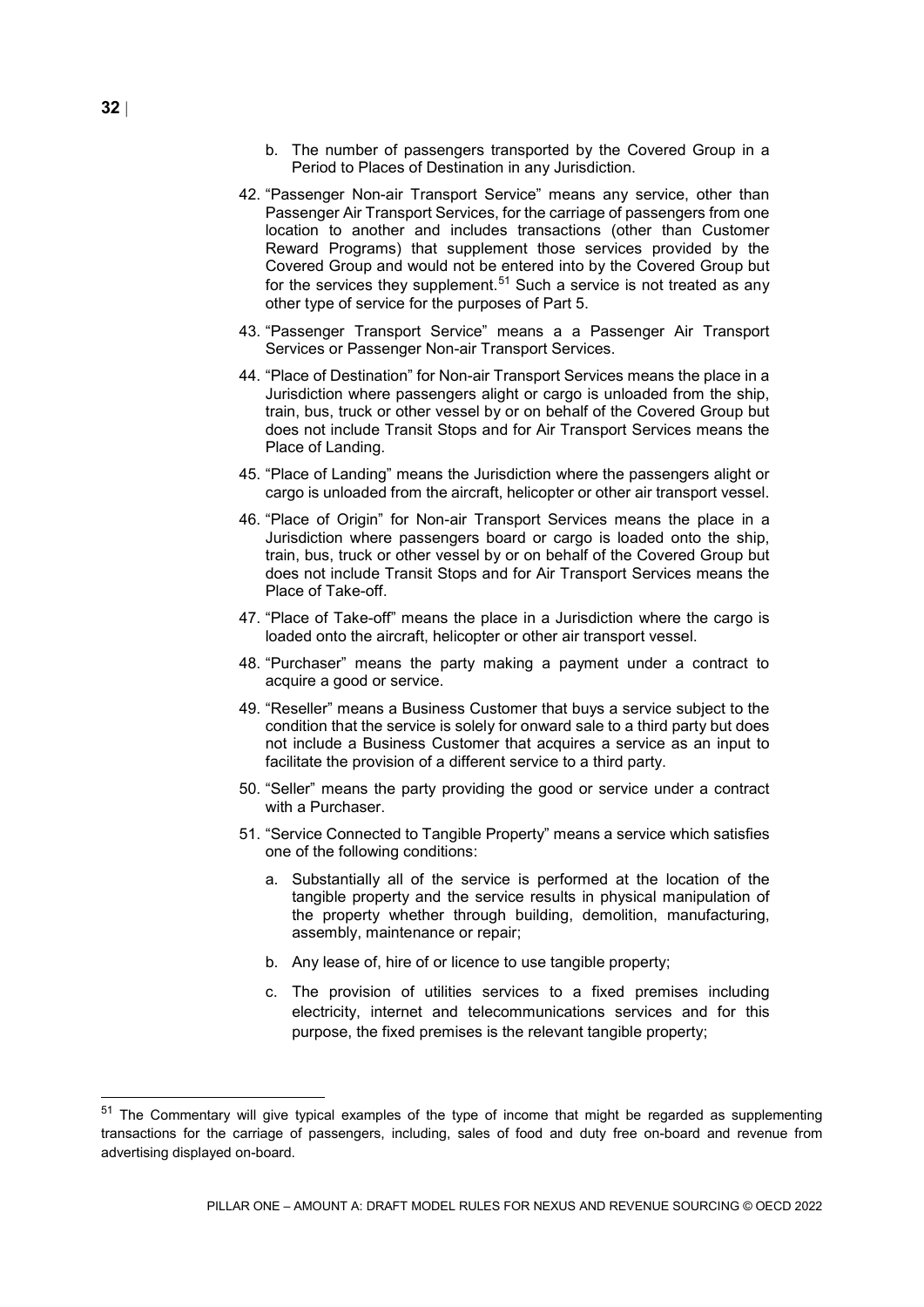- d. Architectural, engineering, design or other advisory services in relation to the development, acquisition, disposal, lease or other alienation of real estate; or
- e. Any service facilitating the arrival or departure of an aircraft, ship or other vessel to, from or in a jurisdiction, including pilotage, towage and port, airport and terminal services and for this purpose the aircraft, ship or other vessel is the tangible property.
- [52](#page-33-0). "Service Performed at the Location of the Customer"<sup>52</sup> means a service that is physically performed in person and where the Customer or its agent must be present for substantially all of the time at the place where the service is physically performed.
- 53. "Transit Stop" means an intermediate place where the passenger alights or the cargo is unloaded to facilitate the onward transport of the passenger or cargo by or on behalf of the Covered Group.<sup>[53](#page-33-1)</sup>
- 54. "User" means any person accessing a service, but does not include:
	- a. The provider, or a member of the same Covered Group as the provider, of that service; and
	- b. An employee of a person referred to in paragraph (a) acting in the course of that person's business.
- 55. "User Profile Information" means information that the Group holds for commercial purposes identifying an Active Member of a Customer Reward Program, Consumer, Final Customer, Purchaser, Seller, User or Viewer (as the context requires), that may include:
	- a. Information on Location obtained from recurring data on geolocation or IP address of the device of the Active Member of a Customer Reward Program, Consumer, Final Customer, Purchaser, Seller, User or Viewer (as the context requires);
	- b. Billing address of the Active Member of a Customer Reward Program, Consumer, Final Customer, Purchaser, Seller, User or Viewer (as the context requires);
	- c. The place of the international dialling code associated with the telephone number of the Active Member of a Customer Reward Program, Consumer, Final Customer, Purchaser, Seller, User or Viewer (as the context requires); or
	- d. Information on Location provided by the Active Member of a Customer Reward Program, Consumer, Final Customer, Purchaser, Seller, User or Viewer (as the context requires).
- 56. "Viewer" means the individual to whom an advertisement is displayed.

<span id="page-33-0"></span><sup>52</sup> Commentary to include examples of the types of services that are Services Performed at the Location of the Customer including medical treatments, concerts, sport and other entertainment events. It will further confirm that the agent of a customer includes employees of a business customer.

<span id="page-33-1"></span><sup>53</sup> Commentary will confirm that intermediate destinations on a cruise service are regarded as a Transit Stop (and therefore not a Place of Destination), provided that the stop is for less than 24 hours. If the stop is for 24 hours or more, it is regarded as a Place of Destination to which revenue would be sourced.